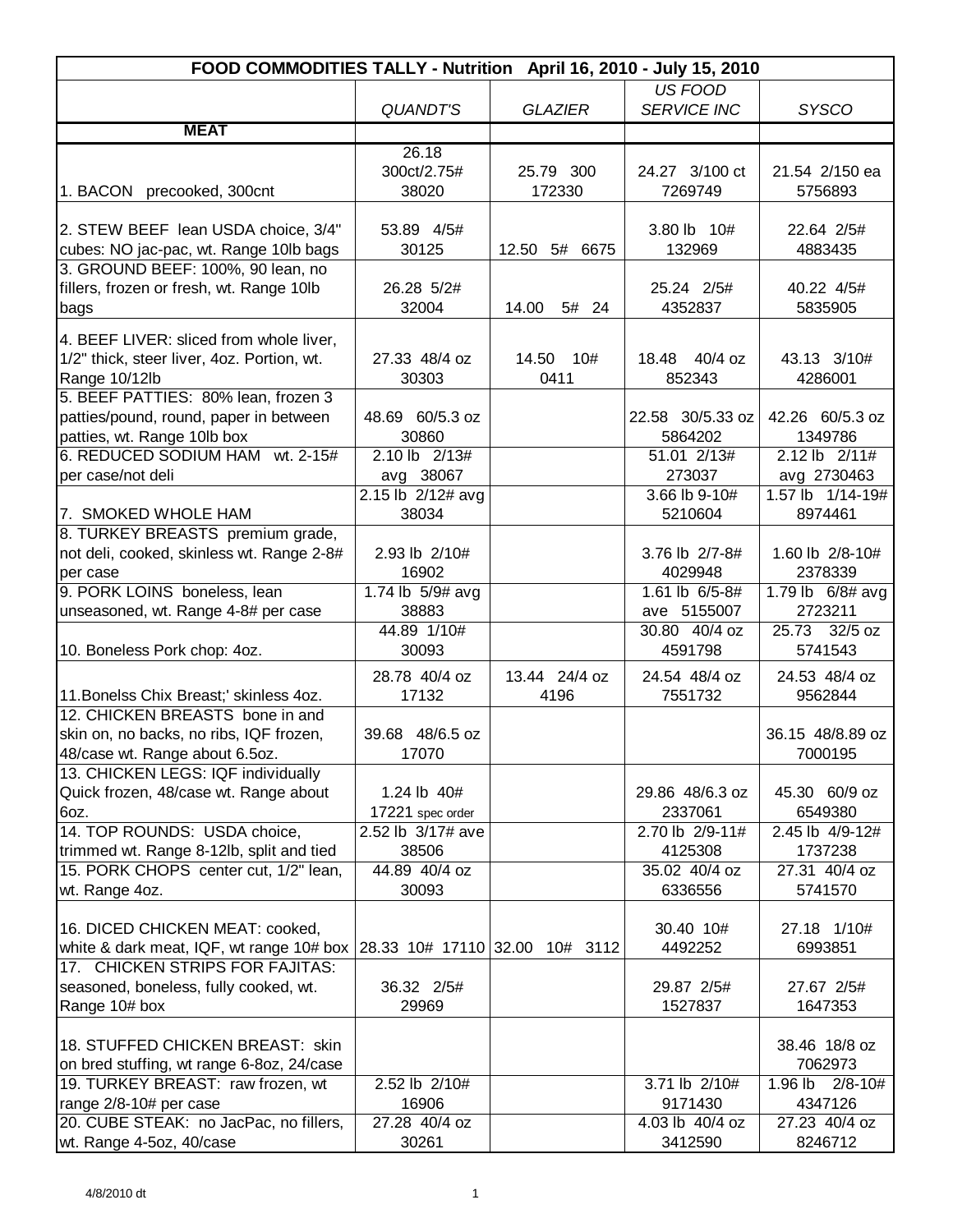|                                        |                                     |                                | US FOOD                  |                          |
|----------------------------------------|-------------------------------------|--------------------------------|--------------------------|--------------------------|
|                                        | <b>QUANDT'S</b>                     | <b>GLAZIER</b>                 | <b>SERVICE INC</b>       | <b>SYSCO</b>             |
| 21. COOKED ROAST BEEF: wt Range        | $2.63$ lb $2/7#$                    |                                | 3.38 lb 1/8/13 lb        | 2.45 lb 2/6-8#           |
| $10#$ case                             | 30566                               |                                | avg 5365184              | 6512802                  |
| 22. SALISBURY STEAK: wt. 4oz, 10#      | 25.76 40/4 oz                       | 19.90 40/4 oz                  | 22.12 40/4 oz            | 49.88 120/4 oz           |
| case/JakPac acceptable                 | 30260                               | 1411                           | 3116480                  | 2334480                  |
|                                        | 43.69 4/5#                          |                                | 21.73 10#                | 20.31 2/5#               |
| 23. ITALIAN SAUSAGE LINKS: wt. 4oz.    | 30527                               |                                | 7401730                  | 1968130                  |
| 24. PORK BREAKFAST SAUSAGE             | 19.92 1/10#                         |                                | 25.54 160/1 oz           | 18.71 160/1 oz           |
| LINKS, cooked 1oz.                     | 30487                               |                                | 3353729                  | 1589506                  |
|                                        | 29.98 28/6 oz                       | 18.72 24/6 oz                  | 22.35 24/6 oz            | 37.03 48/6 oz            |
| 25. BONELESS CHICKEN BREAST            | 17057<br>41.84 36/4 oz              | 793901                         | 5027305                  | 9562885                  |
| 26. CHICKEN CORDON BLEU                | 17229                               |                                | 41.54 24/7 oz<br>1551423 | 36.60 36/4 oz<br>1624329 |
| 27. PRECOOKED SLICED MEATLOAF          | 36.59 1/15#                         |                                |                          | 35.96 76/3.15 oz         |
| DELUXE                                 | 30454                               |                                |                          | 2138121                  |
|                                        |                                     |                                |                          |                          |
|                                        | 21.12 2/10#                         | 15.90 2/10#                    | 26.78 2/10#              | 15.63 4/5#               |
| 28. GROUND TURKEY                      | 17033                               | 43055                          | 9110693                  | 7268279                  |
| <b>FROZEN MEAT</b>                     |                                     |                                |                          |                          |
| 1. PORK BBQ RIBETTES: cooked,          | 26.63 50/3.2 oz<br>30252            | 24.70 53/3 oz                  | 22.04 2/5#<br>3298361    | 23.00 53/3 oz            |
| 100/case<br>2. BREADED VEAL PATTY with |                                     | 44530                          |                          | 7154263                  |
| CHEESE: 40/case                        | 24.89 36/4.5oz<br>30429             |                                |                          |                          |
|                                        |                                     |                                |                          |                          |
| 3. STUFFED PEPPERS W/SAUCE:            | 48.97 4/5#                          |                                | 49.80 4/83 oz            | 44.57 4/83 oz            |
| 48/case                                | 14320                               |                                | 9326299                  | 8156986                  |
| 4. STUFFED CABBAGE W/SAUCE:            | 63.64 4/5.5#                        |                                | 60.82 4/92 oz            | 54.17 4/92 oz            |
| 48/case                                | 14322                               |                                | 1326305                  | 8156978                  |
|                                        | 37.72 32/5oz                        |                                |                          |                          |
| 5. BREADED FISH: uncooked 32/cse       | 19395<br>Viking #06-                |                                | 42.87 10#                | 34.57 10#                |
| comparable to Pier 17                  | 585                                 |                                | 6134860                  | 2431468                  |
|                                        | 42.06 40/4 oz                       |                                | 21.17 40/4 oz            | 53.19 25 lb              |
| 6. BREADED FISH COOKED 48/CASE         | 19440 Viking #01-<br>424            |                                | 8389926                  | 0090423                  |
|                                        |                                     |                                | 20.81 40/4 oz            | 23.62 40/4 oz            |
| 7. UNBREADED VEAL PATTY: 4oz.          | 22.96 10# 29985                     |                                | 2188803                  | 9532375                  |
|                                        | 30.56 60/2.7 oz                     |                                | 28.48 60/2.75 oz         | 27.17 60/2.75 oz         |
| 8. FROZEN MANICOTTI: 60/case 3oz.      | 16077                               |                                | 3272580                  | 1042878                  |
| 9. FROZEN STUFFED SHELLS: 20Z.,        | 35.28 120/2 oz                      |                                | 20.21 10#                | 45.71 160/2 oz           |
| 120/case                               | 16098                               |                                | 9527664                  | 0082131                  |
|                                        | 22.62 10#                           | 28.20 10#                      | 27.30 40/4 oz            | 41.76 25#                |
| 10. PEPPERONI: sliced, 10# case        | 38930                               | 02563                          | 5204185                  | 1752062                  |
|                                        | 21.67 2/5#                          |                                |                          | 16.54 2/5#               |
| 11. ITALIAN SAUSAGE CUBES: cooked      | 29938                               |                                |                          | 2543064                  |
| 12. BREADED CHICKEN PATTY: 30Z.,       | 26.22 49/3.25 oz                    |                                | 12.16 2/5#               | 11.89 52/3.1 oz          |
| oven ready, white meat                 | 17084                               |                                | 2400703                  | 6482749                  |
|                                        | 20.87 2/5#                          | 24.32 10#                      | 18.11 2/160.5            | 49.67 40#                |
| 13. ITALIAN MEATBALLS: 10# BOX         | 38925                               | 402405                         | oz 6236020               | 4288577                  |
|                                        | 18.91 2/5#                          | 26.30 10#                      | 2.87 lb 10#              | 18.68 10#                |
| 14. CUBED PORK                         | 30551                               | 34237                          | 9412560                  | 1534262                  |
|                                        |                                     |                                | 36.52 10#                | 25.98 10#                |
| 15. PULLED TURKEY                      |                                     | 29.68 10# 17017 30.40 10# 4647 | 8005142                  | 1282540                  |
|                                        |                                     |                                | 15.35 10#<br>6338784     | 18.30 10#<br>7613680     |
| 16. HOT DOGS                           | 13.37 10# 30500<br>5.05 lb 16/1.75# |                                |                          | 40.25 2/10#              |
| 17. BABY BACK RIBS                     | avg 38194                           |                                |                          | 3014032                  |
|                                        |                                     |                                |                          |                          |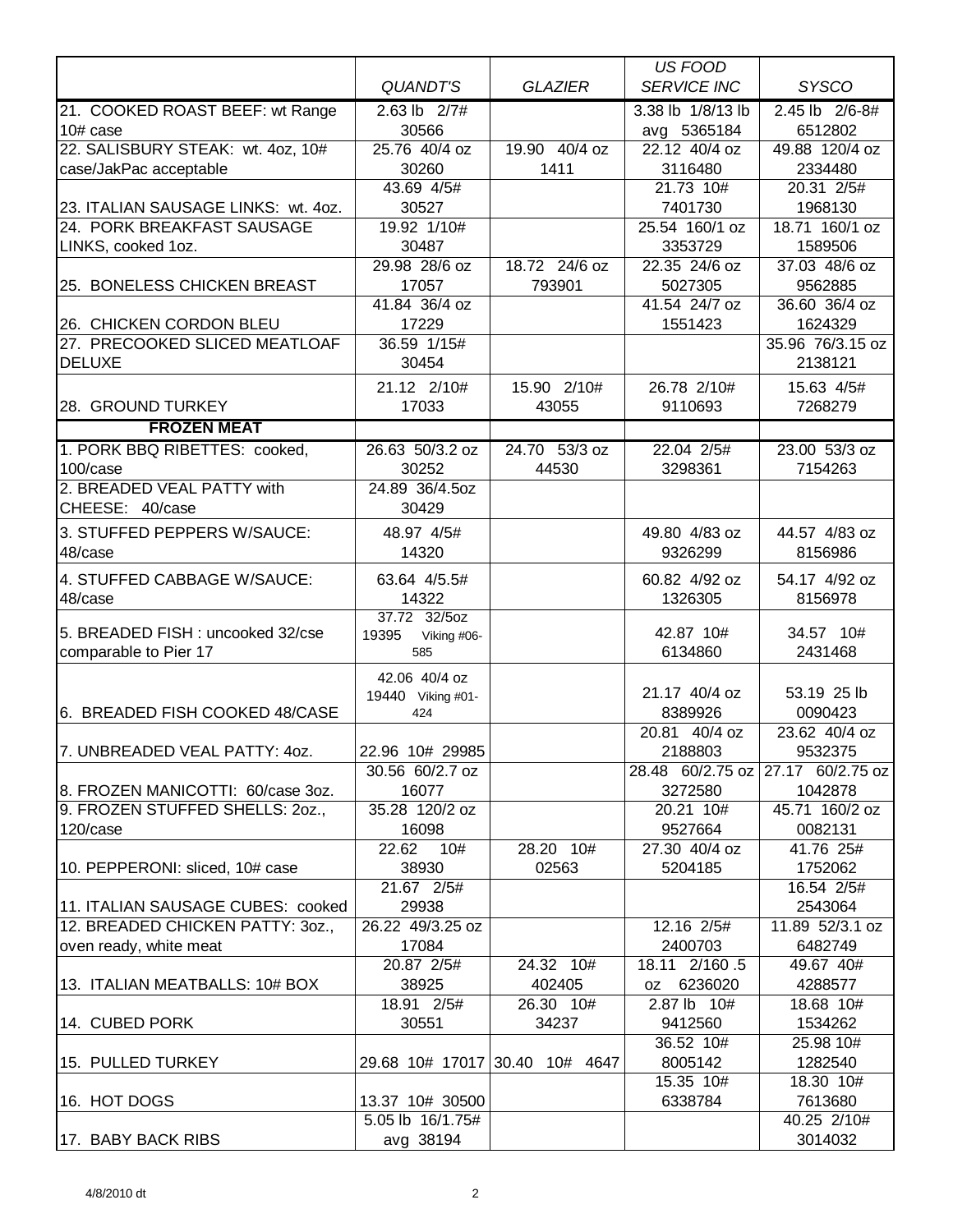|                                         |                          |                               | <b>US FOOD</b>          |                             |
|-----------------------------------------|--------------------------|-------------------------------|-------------------------|-----------------------------|
|                                         | <b>QUANDT'S</b>          | <b>GLAZIER</b>                | <b>SERVICE INC</b>      | <b>SYSCO</b>                |
|                                         |                          |                               | $21.01 \ \ 10#$         | 15.63 160/1 oz              |
| 18. BREAKFAST TURKEY SAUSAGE            | 21.31 10# 16988          |                               | 3356037                 | 5393236                     |
|                                         | 36.46 40/4 oz            |                               |                         | 83.93 4/10#                 |
| 19. UNBREADED FISH FILLETS 4 oz         | 19450<br>19.92 10#       |                               | 20.70 107/1.5 oz        | 8085698<br>17.44 10#        |
| 20. BREAKFAST SAUSAGE PATTIES           | 30489                    |                               | 5525407                 | 7131907                     |
| <b>FISH</b>                             |                          |                               |                         |                             |
|                                         | 34.94 6/66.5 oz          | 40.56 6/66.5 oz               | 32.82 6/66.5 oz         | 33.50 6/66.5 oz             |
| 1. TUNA FISH: 4# can                    | 3099                     | 16003                         | 3333770                 | 7760689                     |
|                                         | 50.87 24/12 oz           | 52.00 24/12.25                |                         | 40.68 24/12 oz              |
| 2. TUNA FISH: 12 oz can                 | 3092                     | oz 01164                      |                         | 8524357                     |
| <b>EGGS</b>                             |                          |                               |                         |                             |
|                                         |                          | 36.98 20#                     | 40.94 25#               | 26.76 2/10#                 |
| 1. PEELED HARD COOKED: 20#              | 17.41 10# 38000          | 20123                         | 5723465                 | 5826500                     |
|                                         | 40.18 15/2#              | 31.10 15/2#                   | 30.75 15 doz            | 24.67 12/2#                 |
| 2. PASTEURIZED EGGS: 15/2#              | 10063                    | 81350                         | 1323872                 | 6296404                     |
|                                         | 200/1oz<br>29.27         | 25.40 100/1.25                | 31.39 144/1.75 oz       | 28.13 200/1 oz              |
| 3. EGG PATTIES - frozen<br><b>PASTA</b> | 10078                    | oz 30636                      | 6001218                 | 9546797                     |
|                                         |                          |                               |                         |                             |
| 1. SPAGHETTI                            | 11.86 10/2#<br>6746      | 18.70 2/10#<br>53091          | 13.13 2/10#<br>997692   | 12.22 2/10#<br>0449280      |
|                                         | 12.29 10/2#              | 18.70 2/10#                   | 13.13 2/10#             | 11.03 2/10#                 |
| 2. ELBOW MACARONI                       | 6747                     | 53097                         | 993063                  | 0448753                     |
|                                         | 7.28<br>10/1#            | 18.70 2/10#                   | 17.06 2/10#             | 11.79 20#                   |
| 3. ZITI                                 | 6742                     | 53099                         | 3327681                 | 0447508                     |
|                                         | 23.25 2/10#              | 23.20 2/10#                   | 21.82 2/10#             | 19.92 2/10#                 |
| 4. SPIRALS: tricolored                  | 6896                     | 53101                         | 2328805                 | 5588017                     |
|                                         |                          |                               | 27.86 50#               | 11.66 25#                   |
| 5. RICE: par boil                       | 13.73 25# 4987           |                               | 2328193                 | 7905441                     |
|                                         | 16.24 12/1#              |                               | 8.70 10#                | 12.18 10#                   |
| 6. LASAGNA NOODLES                      | 6722                     |                               | 997569                  | 4933164                     |
|                                         | 8.78 10/1#               | 11.70 2/5#                    | 11.88 2/5#              | 10.33 2/5#                  |
| 7. EGG NOODLES                          | 6739<br>19.36 300/.65 oz | 53103                         | 7328651<br>23.69 280 ea | 5588033<br>15.11 220/.58 oz |
| 8. FROZEN RAVIOLI                       | 16095                    |                               | 5329123                 | 1314822                     |
| <b>BAKING PRODUCTS</b>                  |                          |                               |                         |                             |
|                                         | 14.34 2/25#              | 14.68 2/25#                   | 14.53 2/25#             | 13.81 2/25#                 |
| 1. FLOUR                                | 6539                     | 1902                          | 2330942                 | 4014395                     |
|                                         | 26.09 50#                |                               | 30.87 50#               | 32.20 50#                   |
| 2. SUGAR, GRANULATED                    | 4610                     | 31.00 50# 0013                | 8383283                 | 4782694                     |
|                                         | 23.31 12/2#              | 24.48 24/1#                   | 21.58 12/2#             | 35.53 50#                   |
| 3. SUGAR, CONFECTIONERY                 | 4633                     | 5100                          | 7028418                 | 1854918                     |
|                                         |                          |                               | 32.82 50#               | 33.37 50#                   |
| 4. SUGAR, BROWN                         |                          | 34.82 50# 4617 35.35 50# 0970 | 2033744                 | 1854926                     |
|                                         |                          |                               | 35.90 50#               | 29.21 50#                   |
| 5. SHORTENING                           | 30.97 50# 7200           |                               | 8051229                 | 4132007                     |
|                                         | 31.25 6/gal              | 29.58 6/gal                   |                         | 32.45 6/gal                 |
| 6. VEGETABLE OIL                        | 7268<br>15.81 24/1#      | 10162<br>16.32 24/1#          | 15.47 24/1#             | 5633003<br>16.43 24/1#      |
| 7. CORN STARCH                          | 5206                     | 50530                         | 4009908                 | 4032991                     |
|                                         | 11.97 12/2#              |                               | 14.01 12/2#             | 12.64 12/24 oz              |
| 8. BAKING SODA                          | 4440                     |                               | 1043975                 | 4950598                     |
|                                         | 31.95 6/5#               |                               | 47.90 6/5#              | 41.67 6/5#                  |
| 9. BAKING POWDER                        | 4451                     | 9.30 5# 84581                 | 4366605                 | 9919523                     |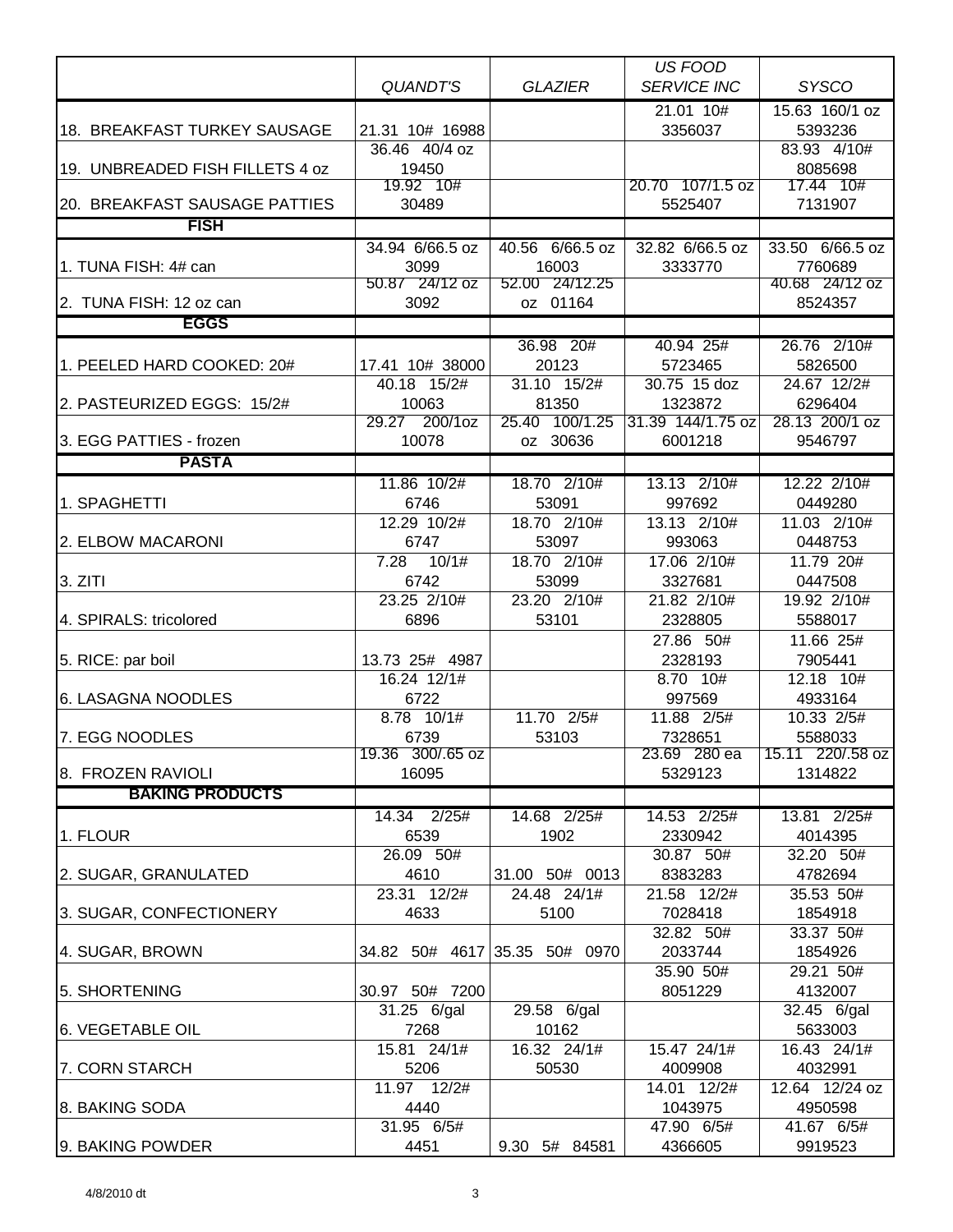|                                 |                    |                               | US FOOD                    |                             |
|---------------------------------|--------------------|-------------------------------|----------------------------|-----------------------------|
|                                 | QUANDT'S           | <b>GLAZIER</b>                | <b>SERVICE INC</b>         | <b>SYSCO</b>                |
|                                 |                    |                               |                            | 16.43 5/2#                  |
| 10. COCONUT: unsweetened        |                    | 30.90 25# 4566 15.50 5/2# 787 |                            | 4510921                     |
|                                 | 48.29<br>25#       |                               | 46.61 25#                  | 47.18 25#                   |
| 11. SEMI-SWEET CHOCOLATE CHIPS  | 4468               |                               | 5004940                    | 4015137                     |
|                                 | 38.89 3/2#         |                               | 27.04 5#                   | 28.17 3/2#                  |
| 12. WALNUTS                     | 4815               |                               | 1521475<br>40.17 6/5#      | 4645404                     |
| 13. PEANUT BUTTER               | 40.98 6/5#<br>4124 | 42.72 6/5#                    | 4327581                    | 35.27 6/5#<br>4009189       |
|                                 |                    | 333266                        |                            |                             |
|                                 | 40.63 6/3.5#       | 42.72 4/3.5#                  | 38.57 4/3.6#               | 38.20 4/3.56#               |
| 14. CHIX STUFFING MIX           | 5005               | 11600                         | 3013489                    | 4396404                     |
|                                 |                    |                               | 43.38 6/5#                 | 44.09 6/5#                  |
| 15. BRAN MUFFIN MIX             | 34.46 50# 6424     |                               | 7002314                    | 4044020                     |
|                                 |                    |                               |                            |                             |
|                                 |                    |                               | 16.29 2/1000               |                             |
| 16. SALT SUBSTITUTE             |                    |                               | 5007919                    |                             |
|                                 |                    |                               |                            |                             |
| 17. PEANUT BUTTER CHIPS         |                    |                               |                            |                             |
| <b>INDIVIDUAL CEREALS</b>       |                    |                               |                            |                             |
|                                 |                    |                               | 22.04 96/.687 oz           | 17.62 96/.75 oz             |
| 1. CHEERIOS - Individual        | 19.48<br>96 6559   |                               | 2013514                    | 5594049                     |
|                                 |                    |                               | 22.04 96/.687 oz           | 17.62 96/.75 oz             |
| 2. CORN FLAKES - Individual     | 19.48 96 6555      |                               | 1024512                    | 5593967                     |
|                                 | 20.59 96           |                               | 21.63 96/1.25 oz           | 18.84 96/1.25 oz            |
| 3. RAISIN BRAN - Individual     | 6558               |                               | 4002085                    | 5594015                     |
|                                 | 33.94 96           |                               | 21.63 96/.625 oz           | 23.20 96/5/8 oz             |
| 4. SPECIAL K - Individual       | 6588               |                               | 7002074                    | 4044699                     |
|                                 | 19.48 96           |                               | 22.28 96/.625 oz           | 17.54 96/.75 oz             |
| 5. RICE CRISPIES - Individual   | 6560               |                               | 6002075                    | 5594023                     |
|                                 | 41.05 12/28 oz     |                               | 40.42 12/28 oz             | 22.09 12/28 oz              |
| 6. CREAM OF WHEAT - Bulk        | 6650               |                               | 9007551                    | 8562639                     |
|                                 |                    |                               | 9.09 48/1 oz               | 26.14 144/.98 oz            |
| 7. OATMEAL - Individual         | 9.82 48 6663       |                               | 3168424                    | 8562662                     |
|                                 | 32.68 12/42 oz     |                               | 18.28 50#                  | 27.21 50#                   |
| 18. OATMEAL - Bulk              | 6648               |                               | 2000537                    | 9183062                     |
| 9. SHREDDED WHEAT - Individual  | 32.95 70 6326      |                               | 25.20 70/1.2 oz<br>3489432 | 26.26 70/1.06 oz<br>6199269 |
|                                 |                    |                               |                            |                             |
| 10. SHREDDED WHEAT - Bulk       |                    |                               |                            |                             |
|                                 |                    |                               | 50.14 12/12 1 oz           | 52.07 12/12 ct              |
| 11. CREAM OF WHEAT - Individual |                    |                               | 496463                     | 5503448                     |
|                                 |                    |                               | 23.57 70/1.13 oz           | 17.45 96/1 oz               |
| 12. BRAN FLAKES - Individual    | 32.95 70 6322      |                               | 8489403                    | 8921132                     |
| <b>DESSERT MIXES</b>            |                    |                               |                            |                             |
|                                 | 51.82 6/5#         |                               | 46.56 6/5#                 | 46.57 6/5#                  |
| 1. BANANA NUT MUFFIN MIX        | 6436               |                               | 3013430                    | 4133708                     |
|                                 | 25.87 6/5#         |                               | 19.78 6/5#                 | 58.58 6/78 oz               |
| 2. BLUEBERRY MUFFIN MIX         | 6415               |                               | 4386884                    | 4664504                     |
|                                 |                    |                               | 18.80 6/5#                 | 30.66 6/5#                  |
| <b>3. BASIC MUFFIN MIX</b>      | 24.73 6/5# 6414    |                               | 6418834                    | 4947958                     |
|                                 | 25.16 6/5#         |                               | 21.27 6/5#                 | 21.73 6/5#                  |
| 4. BROWNIE MIX                  | 6505               |                               | 7316490                    | 9031584                     |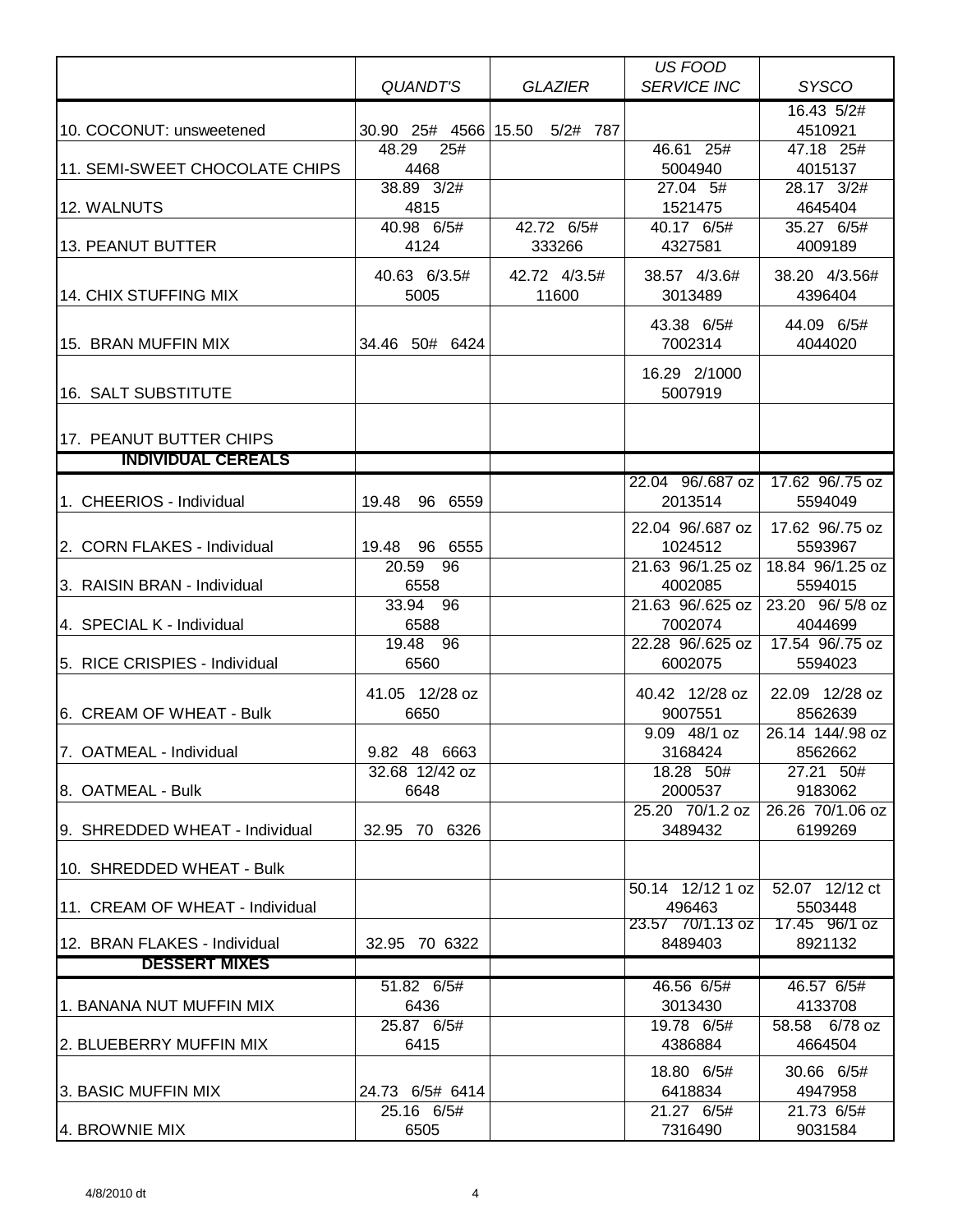|                                                               |                                    |                     | <b>US FOOD</b>                |                                               |
|---------------------------------------------------------------|------------------------------------|---------------------|-------------------------------|-----------------------------------------------|
|                                                               | <b>QUANDT'S</b>                    | <b>GLAZIER</b>      | <b>SERVICE INC</b>            | <b>SYSCO</b>                                  |
|                                                               | 44.12 12/16 oz                     |                     | 35.04 12/1#                   | 35.59 12/16 oz                                |
| 5. ANGELFOOD CAKE                                             | 6301                               |                     | 9006636                       | 4045621                                       |
|                                                               | 24.16 6/5#                         |                     | 43.99 6/5#                    |                                               |
| 6. SPICE CAKE MIX                                             | 6450                               |                     | 2000180                       |                                               |
|                                                               |                                    |                     |                               | 2/11# 45.14 choc                              |
| 7. READY TO SPREAD ICING: MUST<br>BE SHELF STABLE CHOCOLATE & | 53.19 6/6.5#                       |                     | 45.33 2/11#                   | fudge 4158929 /                               |
|                                                               | van 6519 / choc                    |                     | choc 1008267 /<br>van 1004290 | 41.51 vanilla                                 |
| <b>VANILLA</b>                                                | 6520                               |                     |                               | 4046124                                       |
|                                                               | 24.28 6/5# 6744                    |                     |                               | 6/5# 19.36 yel 9316498 6/5# 19.58 yel 6530406 |
| 8. CAKE MIXES:                                                | Yel / 6442 Choc /                  |                     | & wht 8316499 / 32.86         | / 19.54 wh 6530422 /                          |
| Yellow/White/Chocolate                                        | 6755 Wh                            |                     | choc 3027174                  | 21.49 dev food 6530372                        |
|                                                               | 56.69 50# 7063                     |                     | 54.96 6/5#                    | 54.95 6/5#                                    |
| 9. CARROT CAKE MIX                                            | *special order*                    |                     | 1008374                       | 4045647                                       |
|                                                               |                                    |                     |                               | 6/16 oz 22.82                                 |
| 10. DIABETIC CAKE MIXES:                                      |                                    |                     |                               | W:6094528 / 22.85                             |
| Yellow/White/Chocolate                                        |                                    |                     |                               | C:6094536                                     |
| 11. SMOOTH SPREAD ICING (add                                  |                                    |                     |                               | 50.76 6/5#                                    |
| water)                                                        |                                    |                     |                               | 4046116                                       |
|                                                               |                                    |                     | 113.29 6/3.75#                | 49.68 6/24 oz                                 |
| 12. EGG CUSTARD - No Bake                                     |                                    |                     | 6049928                       | 5586086                                       |
|                                                               | 57.28 6/4#                         |                     | 49.85 6/4#                    | 58.21 6/4#                                    |
| 13. CHEESECAKE                                                | 6509 *special order*<br>23.97 6/5# |                     | 5351887<br>46.36 6/5#         | 9919390                                       |
| 14. GINGERBREAD MIX                                           | 6446                               |                     | 7000177                       |                                               |
|                                                               | 22.68 6/5#                         |                     | 19.62 6/5#                    | 19.80 6/5#                                    |
| 15. CORN MUFFIN MIX                                           | 6413                               |                     | 2316503                       | 4906459                                       |
| <b>COOKING PRODUCTS</b>                                       |                                    |                     |                               |                                               |
|                                                               | 41.37 6/1#                         | 66.90 12/1#         | 25.56 6/1#                    | 21.91 6/15 oz                                 |
| 1. BEEF SOUP BASE LOW SODIUM                                  | 8692 *special order*               | 75851               | 3347044                       | 6057533                                       |
| 2. CHICKEN SOUP BASE LOW                                      | 40.76 6/1# 8693                    | 61.80 12/1#         | 22.00 6/1#                    | 21.12 6/15 oz                                 |
| <b>SODIUM</b>                                                 | *special order*                    | 75850               | 1347046                       | 6057541                                       |
|                                                               |                                    |                     | 11.06 gal                     | 33.08 6/.5 gal                                |
| 3. SOY SAUCE LOW SODIUM                                       |                                    |                     | 2050326                       | 4897641                                       |
|                                                               | 30.48 8/1#                         | 32.16 8/13 oz       | 28.90 8/13 oz                 | 21.26 6/11.3 oz                               |
| 4. PORK GRAVY MIX                                             | 8746                               | 30132               | 5203963                       | 9829748                                       |
|                                                               | 31.69 8/17 oz                      | 32.08 8/1#          | 28.86 8/1#                    | 22.57 8/15 oz                                 |
| 5. TURKEY GRAVY MIX                                           | 8758                               | 60003               | 1203959                       | 6799787                                       |
|                                                               | 53.91 6/10#                        | 53.34 6/10#         | 47.66 6/10#                   | 56.76 6/10#                                   |
| 6. SAUSAGE GRAVY                                              | 6805                               | 408663              | 3351475                       | 4958542                                       |
| 7. WORCESTERSHIRE SAUCE                                       | 17.12 4/gal<br>5814                | 29.38 4/gal         | 15.71 4/gal                   | 20.47 4/gal                                   |
|                                                               | 22.29 6/5#                         | 41470<br>25.20 6/5# | 5187299<br>14.94 6/5#         | 4007894<br>19.02 6/5#                         |
| 8. PANCAKE MIX                                                | 6432                               | 102022              | 8360257                       | 5301643                                       |
|                                                               | 40.88 6/5#                         |                     | 36.15 6/5#                    | 19.11 6/5#                                    |
| 9. BISQUICK MIX                                               | 6502                               |                     | 6002315                       | 8463895                                       |
| 10. INSTANT BROTH & SEASONING -                               | 28.79 6/50 ct                      |                     | 26.41 6/50 ct                 |                                               |
| <b>BEEF</b>                                                   | 8788 *special order*               |                     | 6300743                       |                                               |
| 11. INSTANT BROTH & SEASONING -                               | 28.79 6/50 ct                      |                     | 26.43 6/50 ct                 |                                               |
| <b>CHICKEN</b>                                                | 8789 *special order*               |                     | 4299178                       |                                               |
|                                                               | 27.10 12/49 oz                     |                     | 24.27 12/46 oz                | 23.39 12/49 oz                                |
| 12. BEEF BROTH                                                | 8562                               |                     | 6040620                       | 5568233                                       |
|                                                               | 34.97 12/5#                        | 31.20 8/1#          | 27.30 12/49 oz                | 32.85 12/5#                                   |
| 13. CHICKEN GRAVEY                                            | 6825                               | 90132               | 82594                         | 4220364                                       |
| <b>SALAD DRESSINGS</b>                                        |                                    |                     |                               |                                               |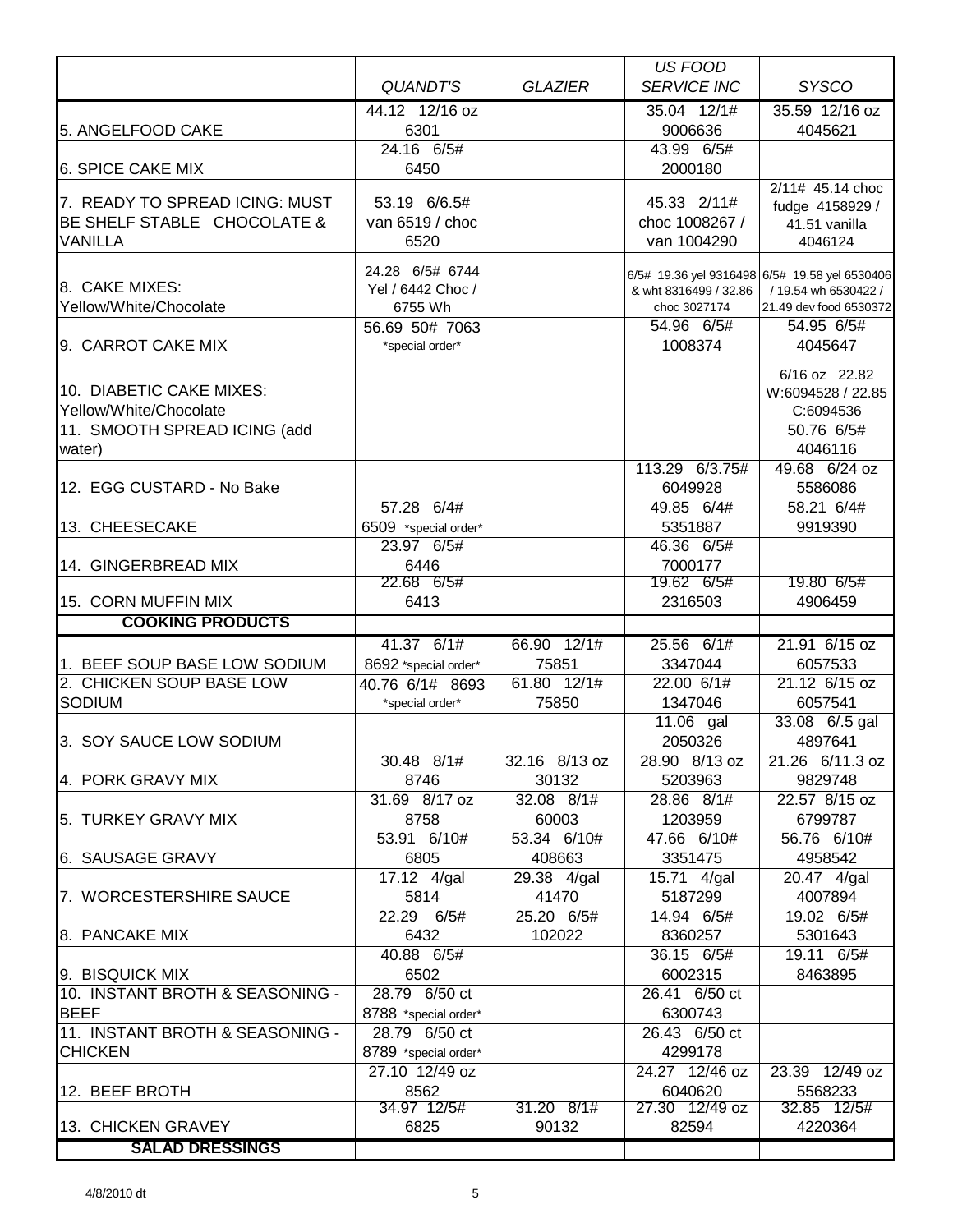|                                            |                      |                 | <b>US FOOD</b>             |                                     |
|--------------------------------------------|----------------------|-----------------|----------------------------|-------------------------------------|
|                                            | <b>QUANDT'S</b>      | <b>GLAZIER</b>  | <b>SERVICE INC</b>         | <b>SYSCO</b>                        |
|                                            | 33.28 4/gal          |                 | 44.09 4/gal                | 29.11 4/gal                         |
| 1. SALAD DRESSING Low Fat Ranch            | 8309                 |                 | 46466                      | 4086575                             |
|                                            |                      |                 |                            |                                     |
|                                            | 31.83 4/gal          |                 | 37.04 4/gal                | 21.33 4/gal                         |
| 2. SALAD DRESSING Low Fat French           | 8297 *special order* |                 | 46441                      | 4086567                             |
| 3. SALAD DRESSING Low Fat Thousand         |                      |                 | 38.33 4/gal                |                                     |
| Island<br>4. SALAD DRESSING Low Fat Golden | 22.32 4/gal          |                 | 46458<br>19.04 4/gal       |                                     |
| Italian                                    | 8306                 |                 | 3328960                    | 20.09 4/gal<br>4488946              |
| <b>SPICES</b>                              |                      |                 |                            |                                     |
|                                            | 32.06 6/25 oz        |                 | 21 oz<br>6.51              | 15.06 5#                            |
| 1. GARLIC 1.5#                             | 9361                 | 5.50 20 oz 426  | 2501161                    | 3558129                             |
|                                            | 30.28 6/16 oz        |                 | 7.95 16 oz                 | 45.93 12/16 oz                      |
| 2. PEPPER 1#                               | 9304                 | 5.12 16 oz 472  | 760447                     | 9644980                             |
|                                            | 27.82 6/5 oz         |                 | $4.43$ 5.5 oz              | 33.31 6/24 oz                       |
| 3. BASIL LEAVES 5.5 oz                     | 9303                 | 2.60 1.5 oz 406 | 760041                     | 0158816                             |
|                                            | 28.99 6/1 oz         |                 | $4.20$ 1 oz                | 26.57 6/1.35 oz                     |
| 4. CHIVES, DRIED 1.12 oz                   | 9311                 | 3.34 1.5 oz 418 | 760140                     | 5913694                             |
|                                            | 33.48 3/10 oz        |                 | 9.55 11 oz                 | 21.82 3/10 oz                       |
| 5. PARSLEY FLAKES 11 oz                    | 9342                 | 7.10 10 oz 468  | 760868                     | 5229265                             |
|                                            | 61.78 6/3#           |                 | 42.19 15#                  | 30.63 6/2#                          |
| 6. ONIONS 3# dehydrated                    | 1856                 |                 | 2231124                    | 5865498                             |
|                                            | 54.79 6/12 oz        | 3.55 14.5 oz    | 4.32 9 oz                  | 39.53 6/12 oz                       |
| 7. POULTRY SEASONING 10 oz                 | 9352                 | 486             | 6085211                    | 5229562                             |
|                                            | 21.21 6/16 oz        |                 | 6.39 18 oz                 | 25.50 12/16 oz                      |
| 8. CHILI POWDER                            | 9317                 | 5.00 18 oz 416  | 4353108<br>29.65 500/.6 gr | 9642885                             |
| 9. MRS. DASH SALT SUBSTITUTE               | 31.32 300 9375       |                 | 8870750                    |                                     |
| <b>SOUP</b>                                |                      |                 |                            |                                     |
|                                            | 41.97 12/5#          |                 | 37.95 12/49.5 oz           |                                     |
| 1. CR MUSHROOM LO-SO #5 CAN                | 3492                 |                 | 7007941                    |                                     |
|                                            | 41.74 12/5#          |                 | 37.70 12/50 oz             | 35.72 12/50oz                       |
| 2. TOMATO LO-SO #5 CAN                     | 3498                 |                 | 1005149                    | 4146445                             |
|                                            |                      |                 |                            |                                     |
|                                            | 18.79 24/7.5 oz      |                 | 16.81 24/7.25 oz           | 16.86 24/7.25 oz                    |
| 3. CHICKEN NOODLE LO-SO                    | 3505                 |                 | 4007951                    | 4104469                             |
|                                            |                      |                 | 16.32 24/7.25 oz           | 17.63 24/7.25                       |
| 4. VEGETABLE LO-SO                         |                      |                 | 8007957                    | oz 4013108                          |
|                                            | 17.49 24/7.5 oz      |                 | 16.56 24/7.25 oz           | 16.80 24/7.25 oz                    |
| 5. TOMATO LO-SO                            | 3510                 |                 | 7007958                    | 4013066                             |
|                                            |                      |                 | 16.56 24/7.25 oz           |                                     |
| 6. CREAM OF CHICKEN SOUP                   |                      |                 | 2007953                    |                                     |
|                                            | 18.13 24/7.5 oz      |                 |                            | 16.56 24/7.25 oz   15.98 24/7.25 oz |
| 7. CREAM OF MUSHROOM SOUP                  | 3509 *special order* |                 | 2001972                    | 4013041                             |
| <b>FROZEN DESSERTS</b>                     |                      |                 |                            |                                     |
|                                            | 23.75 6/46 oz        |                 | 23.88 6/46 oz              | 18.63 6/46 oz                       |
| 1. APPLE PIE RAW                           | 12956                |                 | 4568846                    | 1972744                             |
|                                            | 31.74 6/38 oz        |                 | 28.39 4/45 oz              | 32.04 6/48 oz                       |
| 2. APPLE PIE BAKED                         | 12942                |                 | 9213844                    | 9787748                             |
|                                            | $33.35$ 6/46 oz      |                 | 33.00 6/46 oz              | 24.78 6/46 oz                       |
| 3. APPLE PIE SUGAR FREE                    | 13025                |                 | 1164151                    | 1037639                             |
|                                            | 47.14 6/47 oz        |                 | 46.17 6/47 oz              | 25.93 6/46 oz                       |
| 4. CHERRY PIE RAW                          | 12949                |                 | 7012966                    | 1972702                             |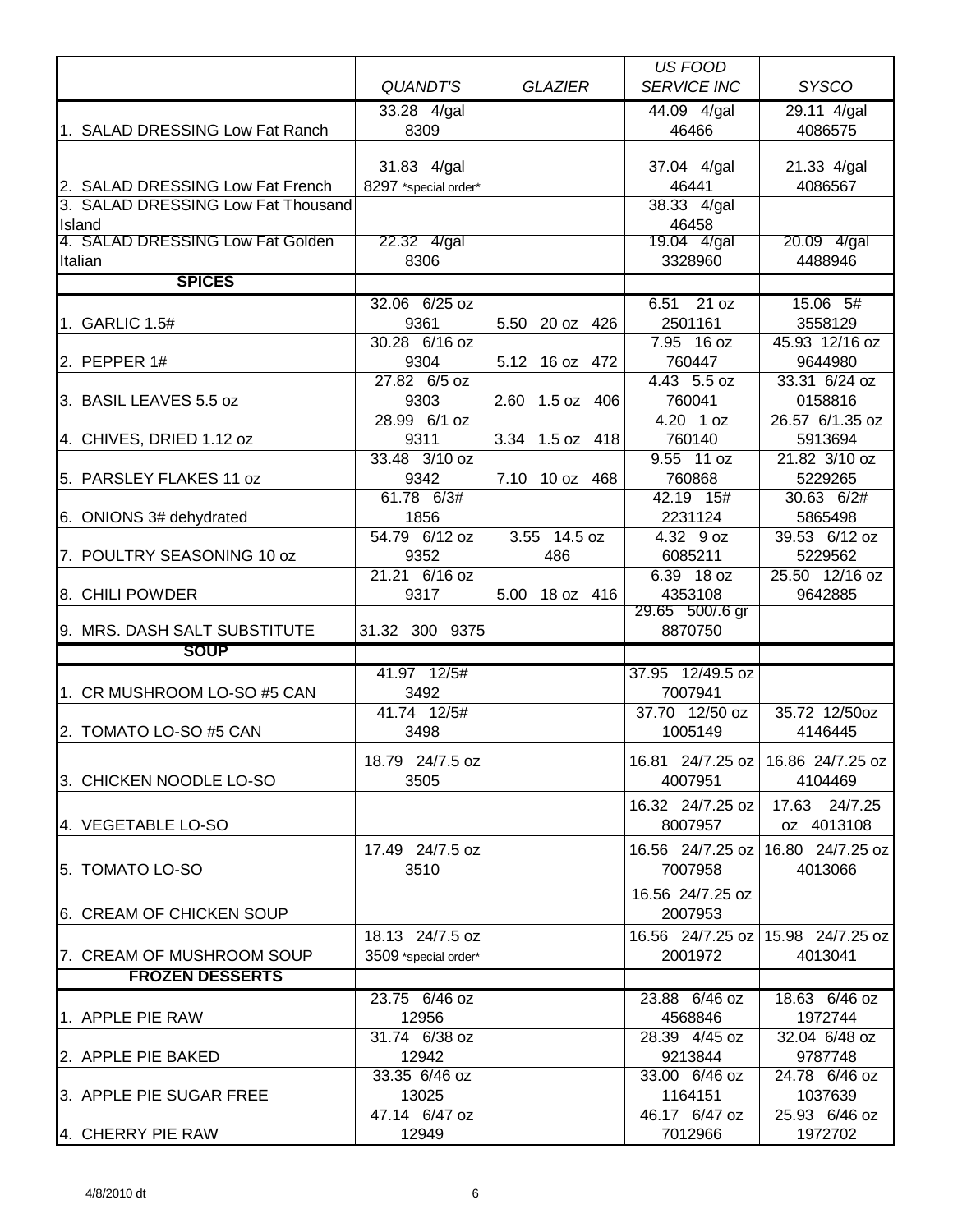|                                             |                       |                | US FOOD            |                         |
|---------------------------------------------|-----------------------|----------------|--------------------|-------------------------|
|                                             | <b>QUANDT'S</b>       | <b>GLAZIER</b> | <b>SERVICE INC</b> | <b>SYSCO</b>            |
|                                             | 46.10 6/46 oz         |                | 44.55 6/46 oz      |                         |
| 5. DIET SUGAR FREE CHERRY PIE               | 13024                 |                | 8164147            |                         |
|                                             | 35.39 6/46 oz         |                | 34.53 6/46 oz      | 30.13 6/46 oz           |
| 6. BLUEBERRY PIE RAW                        | 12959                 |                | 1012970            | 1972728                 |
| 7. DIET SUGAR FREE BLUEBERRY                | 44.37 6/46 oz         |                | 43.45 6/46 oz      | 24.74 6/27 oz           |
| <b>PIE</b>                                  | 13030                 |                | 2164150            | 9789686                 |
|                                             |                       |                |                    | 6/27 oz 24.74           |
|                                             | 26.90 6/48 oz         |                | 26.46 6/27 oz      | choc: 9789686 /         |
|                                             | choc 12983 /          |                | choc 4037222 /     | 24.03                   |
|                                             | bana 12984 /          |                | bana 1037225 /     | bana:9788936 /<br>21.63 |
| 8. CREAM PIES:                              | cocon 12961           |                | cocon 8081325      | cocon:9809294           |
|                                             | 41.11 6/48 oz         |                | 39.69 6/48 oz      | 38.99 6/48 oz           |
| 9. FRUIT OF THE FOREST PIE                  | 12950                 |                | 7145782            | 9785601                 |
| 10. CARROT CAKE premade, 3                  | 59.28 4/12x16         |                | 40.52 4/59 oz      | 61.67 4/99 oz           |
| sheets/box                                  | 12953                 |                | 8037590            | 2296507                 |
|                                             | 22.73 240/1 oz        |                | 32.53 320/1 oz     | 34.32 320/1 oz          |
| 11. OATMEAL COOKIES - ready to bake         | 13399                 |                | 8201659            | 7040538                 |
|                                             | 25.92 4/46 oz         |                | 29.75 6/36 oz      | 26.38 6/38 oz           |
| 11. LEMON PIE                               | 13012 (meringue)      |                | 1037274            | 9788522                 |
|                                             | 32.33 6/30 oz         |                | 31.00 6/33 oz      | 25.92 6/33 oz           |
| 12. BOSTON CREAM PIE                        | 13001                 |                | 9037292            | 1972090                 |
|                                             |                       |                |                    | 31.68 200/.75 oz        |
| 13. DIABETIC COOKIES - ready to bake        | 19.46 5# 13005        |                |                    | 5754403                 |
|                                             | 6.47 24/4 oz          |                | 12.13 48/4 oz      | 17.67 96/4 oz           |
| 14. VANILLA ICE CREAM - individual          | 10691                 |                | 766907             | 2220200                 |
| 15. CHOCOLATE ICE CREAM -                   | 6.47 24/4 oz          |                | 12.13 48/4 oz      | 17.67 96/4 oz           |
| individual                                  | 10692                 |                | 766899             | 2220226                 |
| 16. NSA VANILLA ICE CREAM -                 | 7.18 24/4 oz          |                | 15.53 48/4 oz      | 5.12 24/4 oz            |
| individual<br>17. NSA CHOCOLATE ICE CREAM - | 10695<br>7.18 24/4 oz |                | 4968996            | 2376770<br>5.12 24/4 oz |
| individual                                  | 10694                 |                |                    | 7769383                 |
| <b>JUICES</b>                               |                       |                |                    |                         |
|                                             |                       |                |                    |                         |
|                                             | 26.57 12/46 oz        |                | 21.33 12/46 oz     | 22.08 12/46 oz          |
| 1. ORANGE                                   | 3017                  |                | 3327400            | 4111456                 |
|                                             | 21.72 12/46 oz        |                | 19.63 12/46 oz     | 20.90 12/46 oz          |
| 2. PINEAPPLE                                | 3012                  |                | 2006625            | 5116504                 |
|                                             |                       |                |                    |                         |
|                                             | 23.16 12/46 oz        | 17.99 12/46 oz | 20.15 12/46 oz     | 15.72 8/64 oz           |
| 3. APPLE                                    | 3018                  | 1046           | 5327762            | 7445291                 |
|                                             | 18.79 12/46 oz        | 19.32 12/46 oz | 14.83 12/46 oz     | 13.38 12/46 oz          |
| 4. TOMATO                                   | 2680                  | 50185          | 5327788            | 4081584                 |
|                                             | 26.46 12/46 oz        |                | 23.93 12/46 oz     | 23.13 12/46 oz          |
| 5. CRANBERRY                                | 3013                  |                | 5326640            | 2354397                 |
|                                             | 24.43 48/5.5 oz       |                | 22.33 48/5.5 oz    | 21.34 48/5.5 oz         |
| 6. V-8 EZO LO SO, low sodium                | 2693                  |                | 7020548            | 5142187                 |
|                                             | 20.68 48/5.5 oz       |                | 19.33 48/5.5 oz    | 17.10 48/5.5 oz         |
| 7. ORANGE JUICE EZO                         | 2640                  |                | 6470132            | 4164018                 |
|                                             | 20.72 48/5.5 oz       |                | 17.25 48/5.5 oz    | 17.73 48/5.5 oz         |
| 8. CRANBERRY EZO                            | 2617                  |                | 2470003            | 4164364                 |
|                                             | 19.45 48/5.5 oz       |                | 18.47 48/5.5 oz    | 17.52 48/5.5 oz         |
| 9. GRAPEFRUIT EZO                           | 2624                  |                | 3470119            | 4164026                 |
|                                             | 17.29 48/6 oz         |                | 19.56 48/6 oz      | 16.58 48/6 oz           |
| 10. PINEAPPLE EZO                           | 2653                  |                | 4470019            | 4121950                 |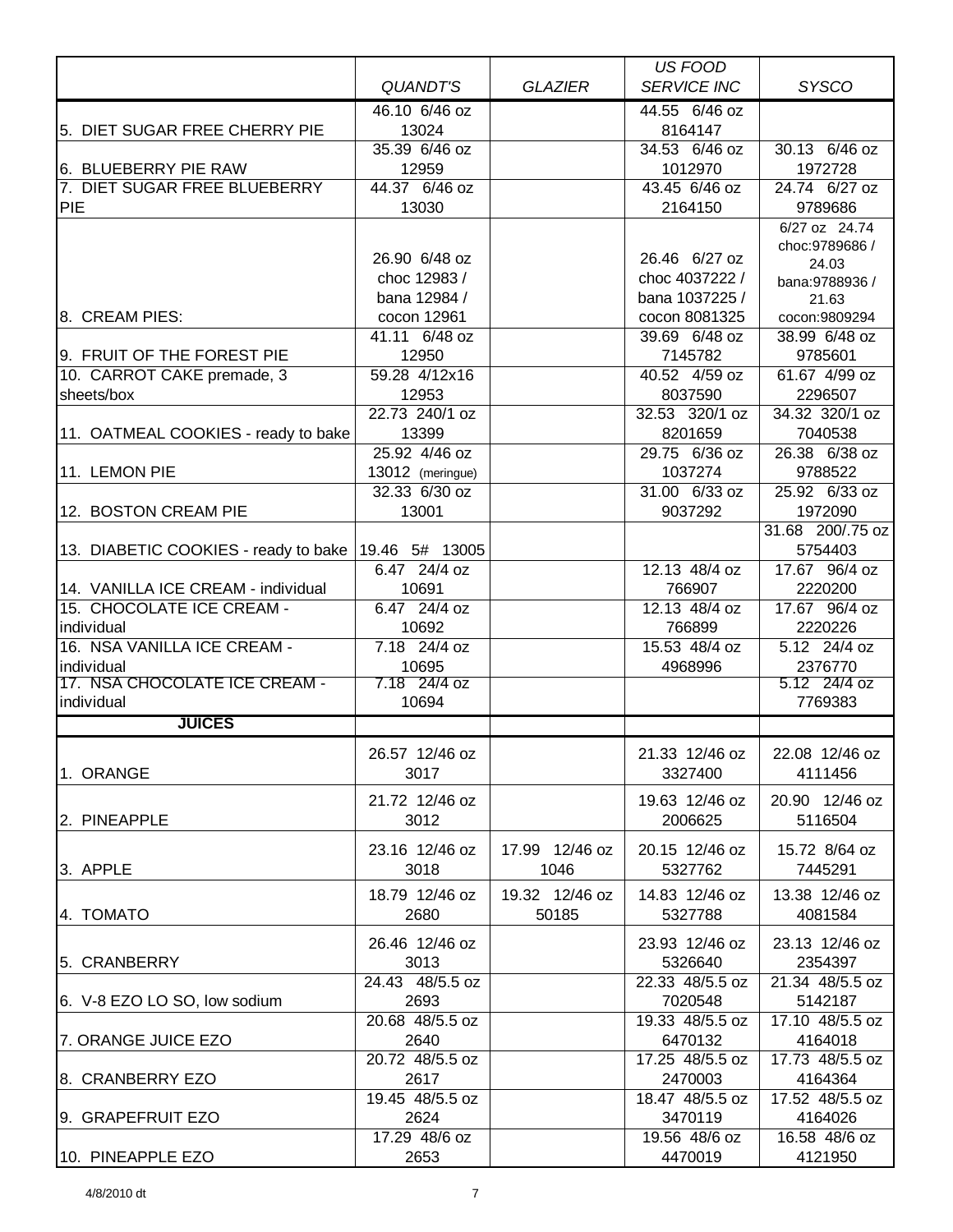|                                    |                          |                      | <b>US FOOD</b>            |                        |
|------------------------------------|--------------------------|----------------------|---------------------------|------------------------|
|                                    | <b>QUANDT'S</b>          | <b>GLAZIER</b>       | <b>SERVICE INC</b>        | <b>SYSCO</b>           |
|                                    | 19.48 48/5.5 oz          |                      | 19.37 48/5.5 oz           | 16.90 48/5.5 oz        |
| 11. APPLE EZO                      | 2602                     |                      | 4469870                   | 4164034                |
|                                    | 30.35 12/46 oz           |                      | 25.84 12/46 oz            | 20.73 12/46 oz         |
| 12. GRAPE JUICE                    | 3020                     |                      | 5327887                   | 4677621                |
|                                    | 18.37 48/5.5 oz          |                      | 23.90 48/5.5 oz           | 16.67 48/5.5 oz        |
| 13. PC GRAPE JUICE 5.5 oz          | 26.39                    |                      | 4470142                   | 4164497                |
|                                    | 17.69 48/6 oz            |                      |                           | 13.99 48/6 oz          |
| 14. EZO TOMATOE JUICE              | 2683                     |                      |                           | 5161658                |
| <b>VEGETABLES</b>                  |                          |                      |                           |                        |
|                                    | 21.24 6/10#              | 21.88 6/10#          | 19.13 6/10#               | 17.57 6/10#            |
| 1. TOMATO CATSUP                   | 1484                     | 20721                | 3330750                   | 4113361                |
|                                    | 18.97 6/10#              | 26.28 6/10#          | 20.47 6/10#               | 18.01 6/10#            |
| 2. SLICED BEETS                    | 1340                     | 10419                | 8330094                   | 4109328                |
|                                    | 22.33 6/10#              | 26.10 6/10#          |                           | 18.01 6/10#            |
| 3. DICED BEETS                     | 1334                     | 3245                 |                           | 4109328                |
| 4. SPAGHETTI SAUCE, comparable to  | 32.97 6/10#              | 27.00 6/10#          | 29.77 6/10#               | 16.59 6/10#            |
| Angela Mia                         | 6778                     | 50130                | 9008475                   | 8173423                |
|                                    | 35.40 6/10#              |                      |                           | 30.07 6/10#            |
| 5. GREEN PEPPERS                   | 1994                     |                      |                           | 4189247                |
|                                    | 36.84 6/10#              |                      |                           | 30.76 6/10#            |
| 6. RED PEPPERS                     | 1981                     |                      |                           | 4485447                |
|                                    | $\overline{30.43}$ 6/10# | 32.10 6/10#          | 31.19 6/10#               | 26.39 6/10#            |
| 7. MUSHROOMS                       | 1788                     | 30053                | 7330137                   | 4309357                |
|                                    | 19.68 6/10#              |                      | 18.86 6/10#               | 14.86 6/10#            |
| 8. NORTHERN BEAN                   | 1180                     |                      | 4330130                   | 4062360                |
|                                    | 34.79<br>6/10#           |                      |                           | 36.41 6/3.55#          |
| 9. POTATO PEARL Vitamin C Enriched | 2082                     |                      |                           | 4675138                |
|                                    | 23.10<br>6/10#           | 26.10 6/10#          | 19.94 6/10#               | 21.08 6/10#            |
| 10. STEWED TOMATO Grade A          | 2214                     | 50148                | 9330176                   | 5096474                |
|                                    | 29.54 6/10#              | 36.66 6/10#          |                           | 29.64 6/10#            |
| 11. TOMATO PASTE Grade A           | 6783                     | 50136                |                           | 4030664                |
|                                    | 31.56 6/10#              | 30.72 6/10#          | 27.23 6/10#               | 26.62 6/10#            |
| 12. SWEET POTATOES, syrup Grade A  | 2054                     | 797100               | 2326502                   | 4114625                |
|                                    | 25.27 6/10#              | 22.74 6/10#          | 19.24 6/10#               | 20.72 6/10#            |
| 13. PIZZA SAUCE Grade A            | 2193                     | 50149                | 3328150                   | 4189387                |
|                                    | 22.89 6/10#              |                      | 25.79 6/10#               | 22.88 6/10#            |
| 14. POTATOES DICED                 | 2052                     |                      | 3330040                   | 4108866                |
|                                    | 18.92 6/10#              | 19.92 6/10#          | 18.21 6/10#               | 18.00 6/10#            |
| 15. TOMATO SAUCE                   | 2294                     | 50138                | 7328503                   | 4001921                |
| 16. FRESH VAC PACKED DICED         |                          |                      |                           | 14.00 2/10#            |
| <b>POTATOES</b>                    |                          |                      |                           | 2598159                |
|                                    | 36.24 4/gal              |                      | 34.70 4/gal               | 25.14 4/gal            |
| 17. CANNONBALL BBQ SAUCE           | 8283                     |                      | 1205442<br>66.82 6/106 oz | 0973503<br>65.45 6/10# |
| 18. CANNED BEEF STEW               | 70.46 6/10#<br>6848      | 71.70 6/10#<br>490   | 83055                     | 4067039                |
|                                    | 21.53 6/10#              | 26.70 6/10#          |                           | 20.74 6/10#            |
|                                    |                          |                      | 24.47 6/10#               |                        |
| 19. CANNED CREAM STYLE CORN        | 1626<br>25.64 6/10#      | 10593<br>27.30 6/10# | 8330086<br>23.32 6/10#    | 0582106<br>24.61 6/10  |
|                                    |                          |                      |                           |                        |
| 20. CANNED CHILI SAUCE             | 1496                     | 50137                | 9328543                   | 5096490                |
|                                    | 22.61 6/10#<br>1216      | 25.56 6/10#<br>7259  | 20.39 6/10#<br>4330270    | 16.38 6/10#<br>4905949 |
| 21. CANNED GREEN BEANS             | 18.83 6/10#              | 28.98 6/10#          |                           |                        |
|                                    |                          |                      | 21.20 6/10#               | 19.09 6/10#            |
| 22. CANNED WAX BEANS               | 1290<br>21.18 6/10#      | 3372<br>20.34 6/10#  | 6330260<br>18.08 6/10#    | 4935854<br>20.51 6/10# |
|                                    |                          |                      |                           |                        |
| 23. CANNED KIDNEY BEANS            | 1168                     | 10159                | 8224347                   | 6275018                |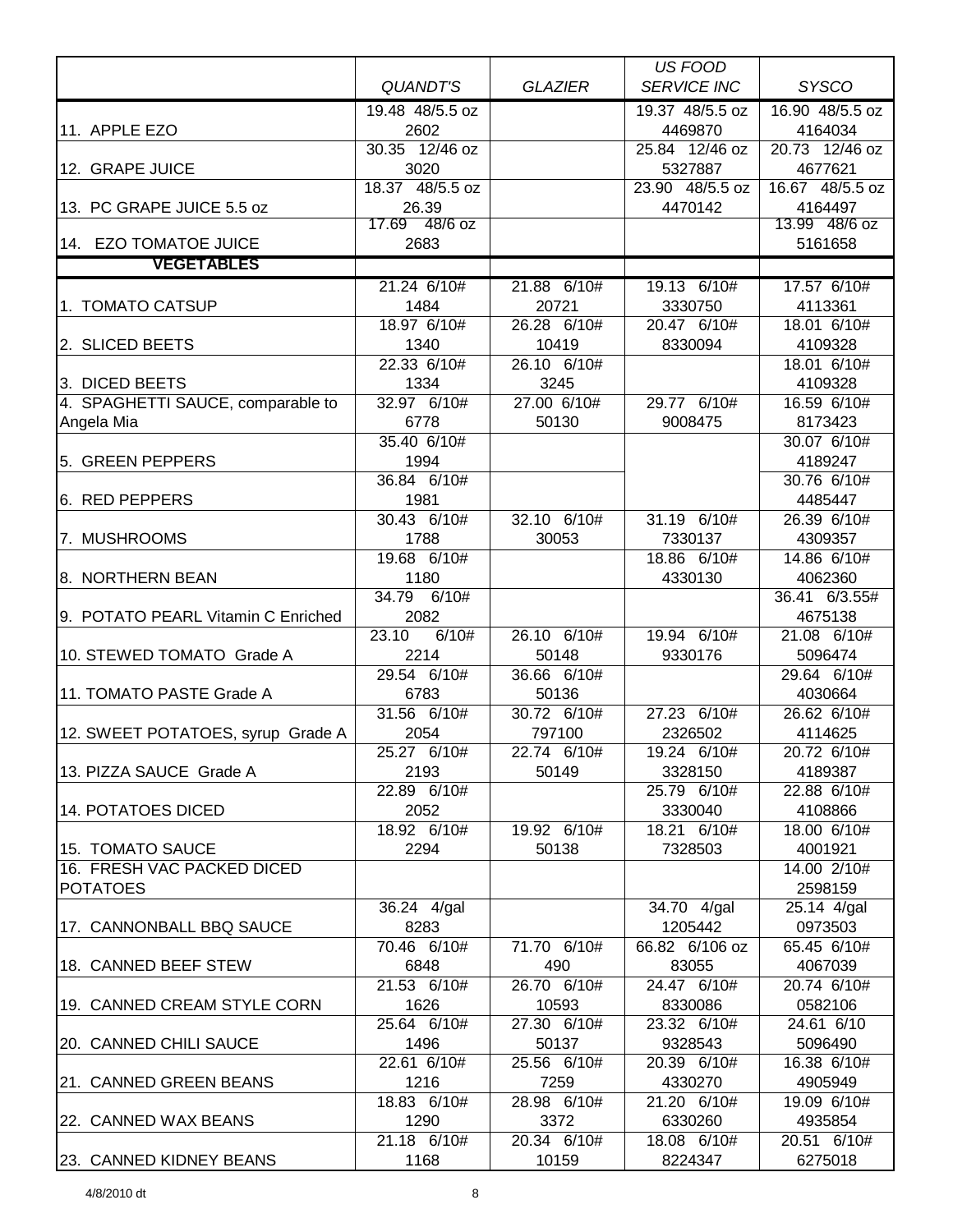|                                        |                          |                | US FOOD                   |                             |
|----------------------------------------|--------------------------|----------------|---------------------------|-----------------------------|
|                                        | <b>QUANDT'S</b>          | <b>GLAZIER</b> | <b>SERVICE INC</b>        | <b>SYSCO</b>                |
|                                        | 29.13 12/5#              | 29.40 12/50 oz |                           | 23.62 12/50 oz              |
| 24. BROWN GRAVEY                       | 6827                     | 3528           |                           | 4184727                     |
|                                        | 70.46 6/10#              |                |                           |                             |
| 25. BEEF STEW                          | 6848                     |                |                           |                             |
|                                        |                          |                | 18.05 6/10#               | 17.65 6/10#                 |
| 26. PINTO BEANS                        | 26.68 10# 1175           |                | 6332332                   | 3362274                     |
| <b>FRUITS</b>                          |                          |                |                           |                             |
| 1. APPLESAUCE Unsweetened, Grade       | 16.48 6/10#              | 25.62 6/10#    | 20.89 6/10#               | $16.25$ 6/10#               |
| Α                                      | 127                      | 0338           | 5328117                   | 7302151                     |
|                                        | 18.38 72/4 oz            |                | 21.30 72/4 oz             | 21.09 72/4 oz               |
| 2. PC APPLESAUCE, 4oz                  | 146                      |                | 5303086                   | 6818579                     |
|                                        | 39.28 6/10#              |                | 39.07 6/10#               | 35.00 6/10#                 |
| 3. CRANBERRY SAUCE Whole, Grade A      | 334                      | 41.76 6/10#    | 4328498                   | 5729983                     |
| 4. CRANBERRY SAUCE, Jellied, Grade     | 38.37 6/10#              | 23207          | 33.06 6/10#<br>2328490    | 30.01 6/10#<br>5729967      |
| Α                                      | 355                      | 27.12 6/10#    | 34.26 6/10#               | 22.13 6/10#                 |
| 5. FRUIT COCKTAIL                      | 24.26 6/10# 410          | 6450           | 9328329                   | 4503124                     |
| 6. PEACHES yellow, light cling halves, |                          |                | 32.43 6/10#               | 23.85 6/10#                 |
| Grade A                                |                          |                | 3328135                   | 4331914                     |
|                                        | 24.58 6/10#              | 32.58 6/10#    | 32.42 6/10#               | 21.58 6/10#                 |
| 7. PEACHES sliced, light Grade A       | 585                      | 2072           | 6367866                   | 4218996                     |
|                                        | 21.29 6/10#              |                | 34.08 6/10#               | 27.75 6/10#                 |
| 8. PEARS halves, light Grade A         | 642                      |                | 1328111                   | 4261889                     |
|                                        | $22.\overline{07}$ 6/10# |                |                           | 20.37 6/10#                 |
| 9. PEARS pieces, light Grade A         | 645                      |                |                           | 6109981                     |
| 10. CRUSHED PINEAPPLE: fancy, juice    |                          |                | 25.80 6/10#               | 18.77 6/10#                 |
| Hawaiian Coarse, Grade A               | 21.23 6/10 770           |                | 3333788                   | 4285839                     |
| 11. SLICED APPLES: sliced, juice or    | 33.09 6/10#              | 34.62 6/10#    | 30.41 6/10#               | 22.26 6/10#                 |
| water packed, Grade A                  | 104                      | 320            | 1328376                   | 4119343                     |
|                                        |                          | 21.78 6/10#    | 21.87 6/10#               | 18.61 6/10#                 |
| 12. PINEAPPLE TIDBITS: light, Grade A  | 17.48 6/10# 784          | 905267         | 6333504                   | 4281689                     |
| 13. PINEAPPLE, sliced, juice packed,   |                          |                | 25.06 6/10#               | 21.49 6/10#                 |
| Grade A                                | 21.78 6/10# 730          |                | 6333785                   | 4301958                     |
|                                        | 24.98 6/10#              | 23.52<br>6/10# | 20.20 6/10#               | 17.39 6/10#                 |
| 14. MANDARIN ORANGE, sections, light   | 490                      | 6615           | 1333814                   | 1009208                     |
| 15. FRUIT MEDLEY, Festival/Classic,    |                          |                |                           | 14.15 1/8#                  |
| melon pieces, grapes, etc              |                          |                |                           | 2527786                     |
| 16. TROPICAL FRUIT, papaya, banana,    | 33.68 6/10#              | 26.82 6/10#    | 31.58 6/10#               | 30.56 6/10#                 |
| etc.                                   | 431<br>25.67 24/6pk      | 371163         | 3457033<br>34.47 24/15 oz | 3279536<br>25.49 144/1.5 oz |
| 17. SEEDLESS RAISINS                   | 3962                     |                | 8054454                   | 9387317                     |
| 18. FROZEN STRAWBERRIES,               | 44.12 6/6.5#             |                |                           | 34.71 30#                   |
| <b>UNSWEETENED</b>                     | 10018                    |                |                           | 1024421                     |
| 19. FROZEN STRAWBERRIES,               |                          | 39.00 6/6.5#   | 34.56 30#                 | 36.81 6/6.5#                |
| <b>SWEETENED</b>                       |                          | 16130          | 2327625                   | 7018435                     |
|                                        |                          |                |                           | 19.50 48/4 oz               |
|                                        |                          |                |                           | peach 9704917 /             |
|                                        |                          |                | 16.81 36/4 oz             | mix 9705047 / pear          |
| 20. FRUIT CUPS                         |                          |                | 5301916                   | 9704974                     |
|                                        | 33.25 6/10#              |                |                           | 30.22 6/10#                 |
| 21. APRICOTS                           | 169                      |                |                           | 4062667                     |
| <b>VEGETABLES - FROZEN</b>             |                          |                |                           |                             |
|                                        | 11.24 20#                | 15.84 12/2#    | 13.15 20#                 | 17.26 3/10#                 |
| 1. CUT GREEN BEANS, Grade A            | 12110                    | 15290          | 3328226                   | 3832458                     |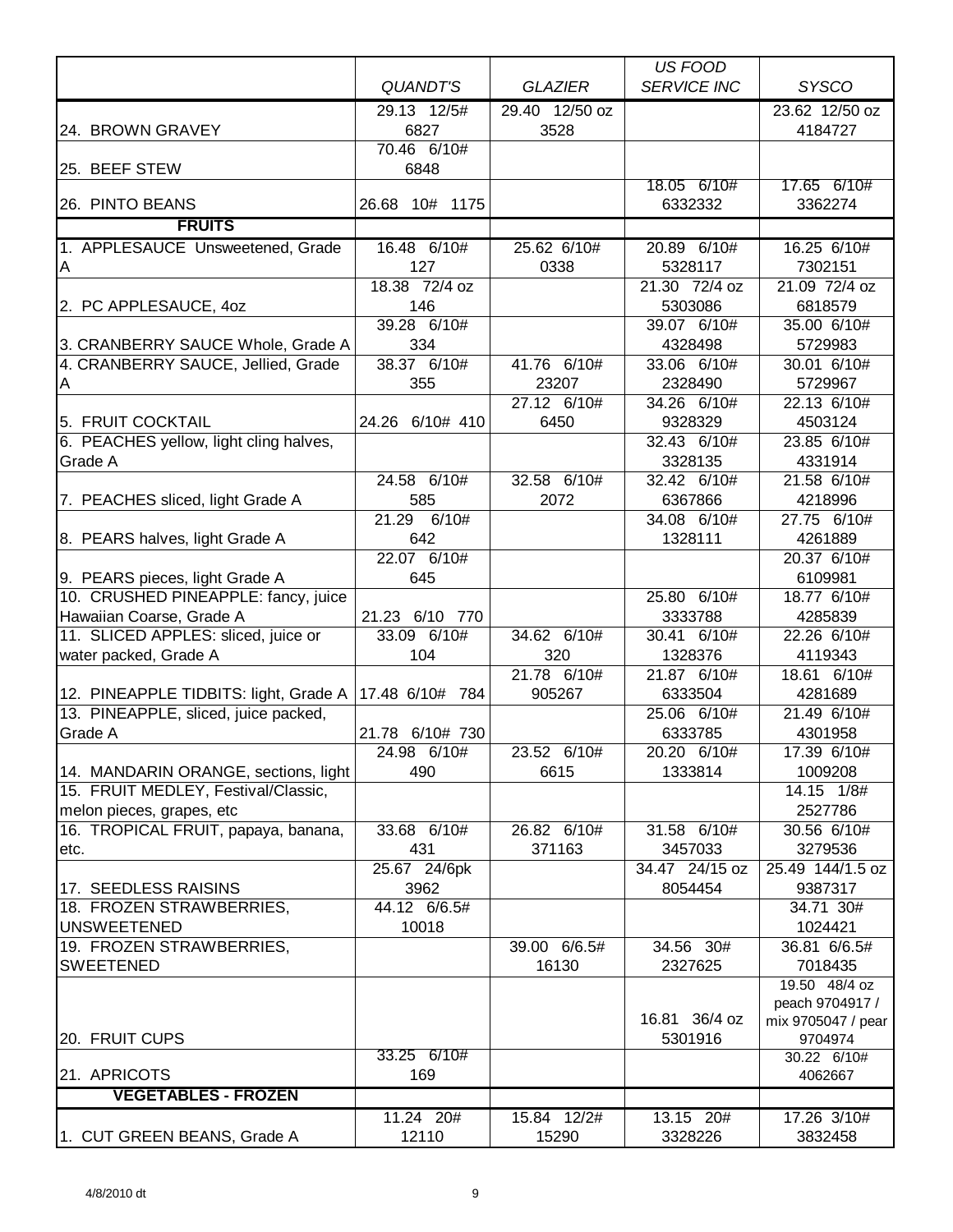|                                 |                      |                      | US FOOD                |                        |
|---------------------------------|----------------------|----------------------|------------------------|------------------------|
|                                 | <b>QUANDT'S</b>      | <b>GLAZIER</b>       | <b>SERVICE INC</b>     | <b>SYSCO</b>           |
|                                 | 20.58 12/2.5#        | 26.25 12/2.5#        | 20.34 12/2#            | 17.57 12/2#            |
| 2. CUT WAX BEANS, Grade A       | 12058                | 15310                | 9328410                | 1877026                |
|                                 | 12.53 20#            | 18.45 12/2.5#        | 18.14 20#              | 20.80 3/10#            |
| 3. CUT BROCCOLI, Grade A        | 12015                | 15350                | 4328423                | 4073318                |
|                                 | 19.13 12/2#          | 16.32 12/2#          | 33.57 12/2.5#          | 18.60 12/2#            |
| 4. BRUSSEL SPROUTS, Grade A     | 12020                | 15420                | 8328536                | 7288091                |
|                                 | 10.58 20#            | 12.72 12/2#          | 14.15 20#              | 12.87 3/10#            |
| 5. CUT CARROTS, Grade A         | 12104                | 15480                | 4328142                | 3835865                |
|                                 | 14.78 20#            | 18.12 12/2#          | 18.25 20#              | 18.19 12/2#            |
| 6. BABY CARROTS, whole Grade A  | 12106<br>22.29 12/3# | 15500<br>21.00 12/3# | 3327848                | 1055508                |
| 7. SPINACH, chopped Grade A     | 12084                | 443332               | 33.60 12/3#<br>5328109 | 20.37 12/3#<br>0382937 |
|                                 | 14.97 12/2#          | 15.84 12/2#          | 26.67 12/2#            | 15.79 12/2#            |
| 8. CAULIFLOWER, grade A         | 12026                | 15510                | 6328132                | 3772514                |
|                                 | 14.12 20#            | 20.67 12/2.5#        | 13.46 20#              | 18.84 3/10#            |
| 9. CORN, Grade A                | 12120                | 15560                | 4328233                | 3836889                |
| 10. MIXED VEGETABLES Grade A, 5 | 12.34 20#            | 23.19 12/2.5#        | 27.67 12/2.5#          | 22.69 12/2.5#          |
| way mix                         | 12121                | 15640                | 2328276                | 1054493                |
|                                 | 14.73 20#            | 21.36 12/2#          | 21.81 20#              | 18.43 12/2#            |
| 11. ORIENTAL BLEND, Grade A     | 12126                | 15720                | 7328446                | 8491383                |
|                                 | $13.42$ 20#          | 26.40 12/2.5#        |                        | 19.33 3/10#            |
| 12. SWEET PEAS, Grade A         | 12114                | 15780                |                        | 3837903                |
|                                 | 19.28  12/2.5#       | 19.42 12/2.5#        | 14.68 20#              | 21.32 30#              |
| 13. PEAS/CARROTS, Grade A       | 12079                | 15740                | 5328075                | 3959277                |
|                                 | 28.06<br>12/4#       |                      | 33.99 12/4#            | 30.59 12/4#            |
| 14. HUBBARD SQUASH, Grade A     | 12091                |                      | 9329590                | 0571240                |
|                                 | 14.51<br>6/2.5#      |                      | 26.71 6/2.5#           | 13.30 6/2.5#           |
| 15. ASPARAGUS, Grade A          | 12005                |                      | 9328212                | 1532159                |
|                                 | 18.15 12/2#          |                      | 19.35 12/2#            | 16.38 12/2#            |
| 16. IT CUT GREEN BEANS, Grade A | 12062                | 18.48 12/2#          | 3328218<br>22.25 12/2# | 1389931<br>17.05 12/2# |
| 17. BROCCOLI SPEARS, Grade A    | 15.68 12/2#<br>12012 | 15380                | 1328491                | 7288119                |
|                                 | 31.52 12/2.5#        |                      | 31.29 12.2.5#          | 21.81 20#              |
| 18. LIMA BEANS, Grade A         | 12008                |                      | 3328176                | 1496793                |
|                                 | 17.88 12/2#          |                      |                        | 21.83 12/2#            |
| 19. CAPRI MIX, Grade A          | 12131                |                      |                        | 1528769                |
|                                 | 15.11 20#            | 18.68 12/2#          | 21.64 20#              | 24.45 3/10#            |
| 20. ITALIAN MIX, Grade A        | 12130                | 15620                | 8328296                | 3840816                |
|                                 |                      | 17.64 12/2#          | 22.75 20#              | 26.72 30#              |
| 21. WINTER BLEND, Grade A       | 14.37 20# 12129      | 15950                | 4328316                | 3890969                |
|                                 | 15.04 20#            |                      | 26.52 6/4#             | 21.90 12/2#            |
| 22. SCAND BLEND, Grade A        | 12133                |                      | 7327828                | 1474980                |
|                                 | 19.31 12/2#          |                      | 30.20 6/4#             | 30.68 6/4#             |
| 23. JAPANESE STIR FRY, Grade A  | 12068                |                      | 742874                 | 1874817                |
|                                 | 20.41 12/2#          |                      | 25.51 12/2#            | 31.91 6/4#             |
| 24. FAJITA STRIPS 12-2#         | 12092                |                      | 8327579                | 2182665                |
|                                 | 14.16 20#            | 16.08 12/2#          | 21.72 20#              | 12.22 20#              |
| 25. CALIFORNIA BLEND, Grade A   | 12123                | 15430                | 4328399                | 2222115                |
|                                 | 26.98 6/5#           | 41.22 6/6#           | 15.71 6/5#             | 23.58 6/5#             |
| 26. BREAKFAST CUBE POTATOES     | 12167                | 47727                | 8495152                | 3644036                |
| 27. FRENCH GREEN BEANS          | 18.82 12/2#<br>12056 |                      | 22.63 12/2#<br>4328225 | 17.61 12/2#<br>2266294 |
|                                 | 9.79 6/2#            |                      | 13.73 6/2#             | 8.40 6/2#              |
| 28. DICED ONIONS                | 12112                |                      | 8327629                | 6191712                |
|                                 |                      |                      |                        |                        |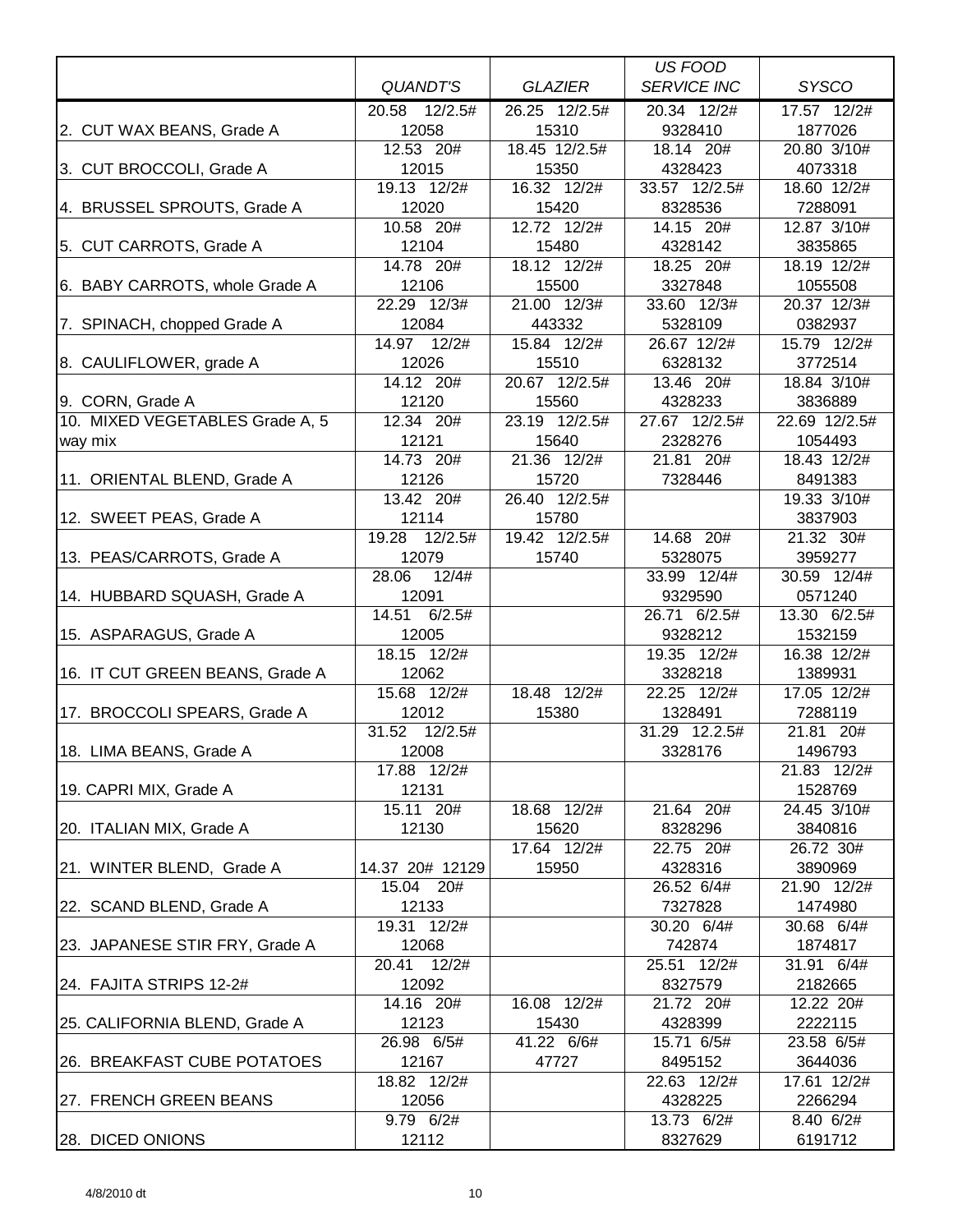|                                 |                                        |                | <b>US FOOD</b>                 |                                       |
|---------------------------------|----------------------------------------|----------------|--------------------------------|---------------------------------------|
|                                 | <b>QUANDT'S</b>                        | <b>GLAZIER</b> | <b>SERVICE INC</b>             | <b>SYSCO</b>                          |
|                                 | 11.52 6/5#                             | 16.17 6/5#     | 13.49 6/5#                     | 14.42 6/5#                            |
| 29. FRENCH FRIES                | 12152                                  | 32004          | 5377973                        | 8897878                               |
|                                 | 21.38 12/3#                            |                | 35.45 12/3#                    | 29.56 12/3#                           |
| 30. FROZEN ZUCCHINI             | 12090                                  |                | 6328397                        | 1648369                               |
|                                 | 23.84 12/2.5#                          |                | 34.57 12/2#                    | 34.96 30#                             |
| 31. FROZEN PEARL ONIONS         | 12087                                  |                | 4327631                        | 3959194                               |
|                                 | 21.61 12/2#                            | 20.88 12/2#    | 29.10 12/2#                    | 20.56 12/2#                           |
| 32. FROZEN DICED GREEN PEPPERS  | 12063                                  | 15810          | 9328345                        | 1876069                               |
| <b>PUDDING</b>                  |                                        |                |                                |                                       |
| 1. REGULAR CHOCOLATE            | $12/28$ oz<br>23.41<br>6080            |                | 23.81 12/24 oz<br>8370652      |                                       |
|                                 |                                        |                | 23.81 12/24 oz                 |                                       |
| 2. REGULAR BUTTERSCOTCH         |                                        |                | 3341310                        |                                       |
|                                 | 12/24 oz<br>23.14                      |                | 23.81 12/24 oz                 |                                       |
| 3. REGULAR VANILLA              | 6082                                   |                | 1370667                        |                                       |
|                                 | 46.30 12/28 oz                         |                |                                |                                       |
| 4. REGULAR PISTACHIO            | 6055 *special order*                   |                |                                |                                       |
|                                 | 44.09 24/3.4 oz                        |                |                                |                                       |
|                                 | van 6060 / choc                        |                |                                |                                       |
| 5. SUGAR FREE                   | 6061 / butter 6062                     |                |                                |                                       |
|                                 |                                        |                |                                | 16.28 48/3.5 oz                       |
|                                 |                                        |                | 16.29 48/4 oz                  | butter:6213615 /                      |
|                                 | 17.83 48/4 oz<br>choc 4153 / van       |                | 4258687-choc/<br>9258674-van / | tapicoa:6051452 /                     |
| <b>6. SNACK PACK PUDDINGS</b>   | 4152                                   |                | 4258661-tap                    | choc:5661582/<br>van:5763834          |
|                                 |                                        |                |                                | 20.54 48/4 oz                         |
|                                 |                                        |                | 20.37 48/4 oz                  | rice:6959159 /                        |
|                                 |                                        |                | 2258689-choc/                  | tapioca: 1642362 /                    |
| 7. DIABETIC SNACK PACK PUDDINGS |                                        |                | 1258680-van /<br>6434021-tap   | choc:2496560 /<br>van:2619500         |
|                                 | 25.80 6/10#                            |                | 40.32 12/24 oz                 | 45.34 12/24 oz                        |
| 8. TAPIOCA PUDDING              | 6120                                   |                | 3013398                        | 4222782                               |
|                                 | 22.66 6/10#                            |                |                                |                                       |
| 9. LEMON PUDDING                | 6114                                   |                |                                |                                       |
| <b>JELLO</b>                    |                                        |                |                                |                                       |
|                                 |                                        |                |                                | 20.02 12/24 oz                        |
|                                 |                                        |                |                                | cherry: 4322533 /<br>lemon: 4322913 / |
|                                 | 12/24 oz<br>19.57                      |                |                                | lime: 4322897 /                       |
|                                 | 5804 red / 5803                        |                | 22.91 12/24 oz                 | orange: 4322954 /                     |
| 1. REGULAR                      | citrus                                 |                | 5343371 asst                   | rasp:5153671 /<br>straw:4322947       |
|                                 | 36.97 18/2.75 oz                       |                | 54.85 18/2.75 oz               | 26.93 18/2.75 oz                      |
| 2. SUGAR FREE RED               | 5908                                   |                | 1371590                        | 7188711                               |
|                                 | 36.97 18/2.75 oz                       |                | 54.85 18/2.75 oz               | 26.95 18/2.75 oz                      |
| 3. SUGAR FREE CITRUS            | 5907                                   |                | 6371587                        | 7188701                               |
| <b>DAIRY</b>                    |                                        |                |                                |                                       |
|                                 | <del>זט וד יטט.טי</del><br>37324 (mont |                |                                | 35.83 4/5#                            |
| 1. MEXICAN SHREDDED CHEESE      | jack)                                  |                |                                | 2406189                               |
|                                 | 3.99 lb 10#                            | 2.80 lb 10#    | 2.41 lb 10#                    | 21.72 2/5#                            |
| 2. CHEESE, EXTRA SHARP, block   | 37470                                  | 3208           | 5419171                        | 3812971                               |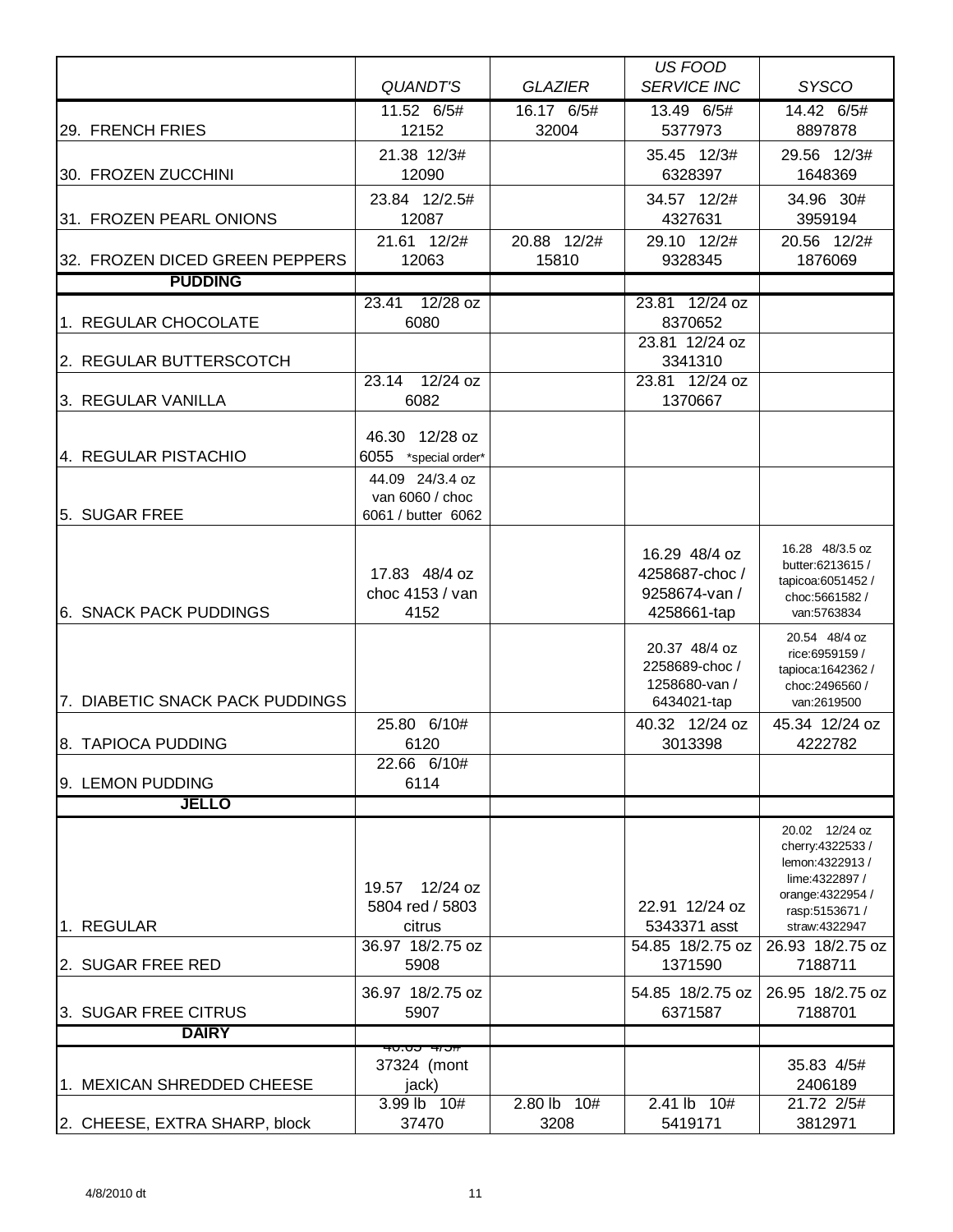|                                        |                                |                | <b>US FOOD</b>                 |                  |
|----------------------------------------|--------------------------------|----------------|--------------------------------|------------------|
|                                        | <b>QUANDT'S</b>                | <b>GLAZIER</b> | <b>SERVICE INC</b>             | <b>SYSCO</b>     |
| 3. CHEESE AMER PROCESSED               | 40.16 4/5# white               | 61.24 30#      | 35.38 4/5#                     | 36.30 4/5#       |
| <b>SLICED</b>                          | 37232                          | 46151          | 8340770                        | 1609106          |
|                                        | 18.65 4/gal                    | 24.30 4/gal    | $\overline{20.55 \quad 4/gal}$ | 18.96 4/gal      |
| 4. MAYONNAISE                          | 8419                           | 300428         | 7329113                        | 4002432          |
|                                        | 15.58 30/1#                    | 17.73 30/1#    | 15.16 30/1#                    | 16.52 30/1#      |
| 5. MARGARINE                           | 37075                          | 10206          | 3363017                        | 6562211          |
|                                        | 2.26 lb 4/5#                   | 63.38 6/5#     | 37.39 4/5#                     | 54.38 6/5#       |
| 6. MOZZARELLA CHEESE SHREDDED          | 37628                          | 205028         | 6382386                        | 7483654          |
|                                        | 54.40 4/5#                     |                | 6.38 lb 10#                    | 54.83 4/5#       |
| 7. PARMESAN CHEESE                     | 37217                          |                | 3362407                        | 6370571          |
| 8. PIZZA CRUST, 12x16" rectangular par | 25.04 10/43 oz                 |                | 35.01 14/20 oz                 | 36.40 14/12 x 16 |
| baked                                  | 16315                          |                | 6100143                        | 2286482          |
| 9. YOGURT: 24/4 oz CONTAINERS          | 10.06 24/4 oz                  |                | 8.97 24/4 oz                   | 12.97 48/4 oz    |
| <b>PER CASE</b>                        | 37924                          |                | 8490708                        | 7651885          |
|                                        | 28.70 6/5#                     | 23.75 4/5#     | 25.87 4/5#                     | 27.77 4/5#       |
| 10. LOWFAT COTTAGE CHEESE              | 37408                          | 151309         | 1340850                        | 5440193          |
|                                        | 44.14 4/5#                     |                | 41.95 4/5#                     | 40.32 4/5#       |
| 11. SHREDDED SHARP CHEESE              | 37315                          |                | 4373866                        | 1159946          |
|                                        | 31.23 3/gal                    |                |                                | 24.23 3/gal      |
| 12. LIQUID BUTTER                      | 7248                           |                |                                | 4577391          |
|                                        | 22.00 12/14 oz                 |                | 31.52 12/32 oz                 | 25.32 12/32 oz   |
| 13. READY WHIP TOPPING                 | 10316                          |                | 180588                         | 7500570          |
|                                        | 20.19 600/5 gm                 |                | 13.66 600/5 gr                 | 15.40 900/5 gr   |
| 14. PC MARGARINE cups                  | 37061                          |                | 6397236                        | 6146468          |
|                                        | 20.10 90 (8#)                  |                | 18.20 720/5 gr                 | 19.26 720/5 gr   |
| 15. PC BUTTER cups                     | 37368                          |                | 700575                         | 8415242          |
|                                        | 28.71 6/5#                     |                | 25.87 4/5#                     | 27.77 4/5#       |
| 16. 1% COTTAGE CHEESE                  | 37408 (4%)                     |                | 1340850                        | 5440193          |
|                                        | 26.01 6/5#                     |                | 21.02 4/5#                     | 24.10 6/5#       |
| 17. SOUR CREAM                         | 10315                          |                | 7341530                        | 1309194          |
| <b>COOKIES &amp; CRACKERS</b>          |                                |                |                                |                  |
| 1. GRAHAM CRACKERS, individual         | 18.46 200/2 ct                 |                | 14.76 200/2 ct                 | 17.15 200/2ct    |
| packages                               | 7944                           |                | 1004852                        | 4307575          |
| 2. SALTINES UNSALTED TOPS,             | 12.41 300/2 ct                 |                | 11.12 300/2 ct                 | 16.42 500/2ct    |
| individual packages                    | 7784                           |                | 8010951                        | 4455028          |
|                                        | 36.07 120/1 oz                 |                | 30.33 120/1 oz                 | 32.13 120/1 oz   |
| 3. FIG NEWTONS/indivudual pkgs.        | 8090                           |                | 9028655                        | 4220554          |
|                                        |                                |                | 14.15 12/8 oz                  |                  |
| 4. FIG NEWTONS #1                      |                                |                | 8668907                        |                  |
| 5. SUGAR COOKIES frozen ready to       | 52.37 240/1.5 oz               |                | 40.43 213/1.5 oz               | 39.58 216/1.5 oz |
| bake dough                             | 13386                          |                | 6545289                        | 6219828          |
| 6. PEANUT BUTTER COOKIES ready to      | 53.50 240/1.5 oz               |                | 41.12 213/1.5 oz               | 33.15 213/1.5 oz |
| bake frozen dough                      | 13382                          |                | 9545260                        | 6219869          |
|                                        |                                |                |                                |                  |
| 7. CHOCOLATE CHIP COOKIES frozen       | 54.74 240/1.5 oz               |                | 40.43 213/1.5 oz               | 33.98 213/1.5 oz |
| ready to bake dough                    | 13383                          |                | 3545233                        | 6217566          |
|                                        | 30.04<br>$\overline{120/1}$ oz |                | 25.31 120/4 ea                 | 27.07 120/1 oz   |
| 8. LORNA DOONE COOKIE                  | 8085                           |                | 8013021                        | 4125852          |
|                                        | 41.01 120/3 ct                 |                |                                |                  |
| 9. SUGAR FREE COOKIE: Lemon            | 7808<br>41.58 120/3 ct         |                |                                | 26.83 12/6.5 oz  |
| 10. SUGAR FREE COOKIE: Chocolate       | 7800                           |                |                                | 2958288          |
|                                        |                                |                |                                |                  |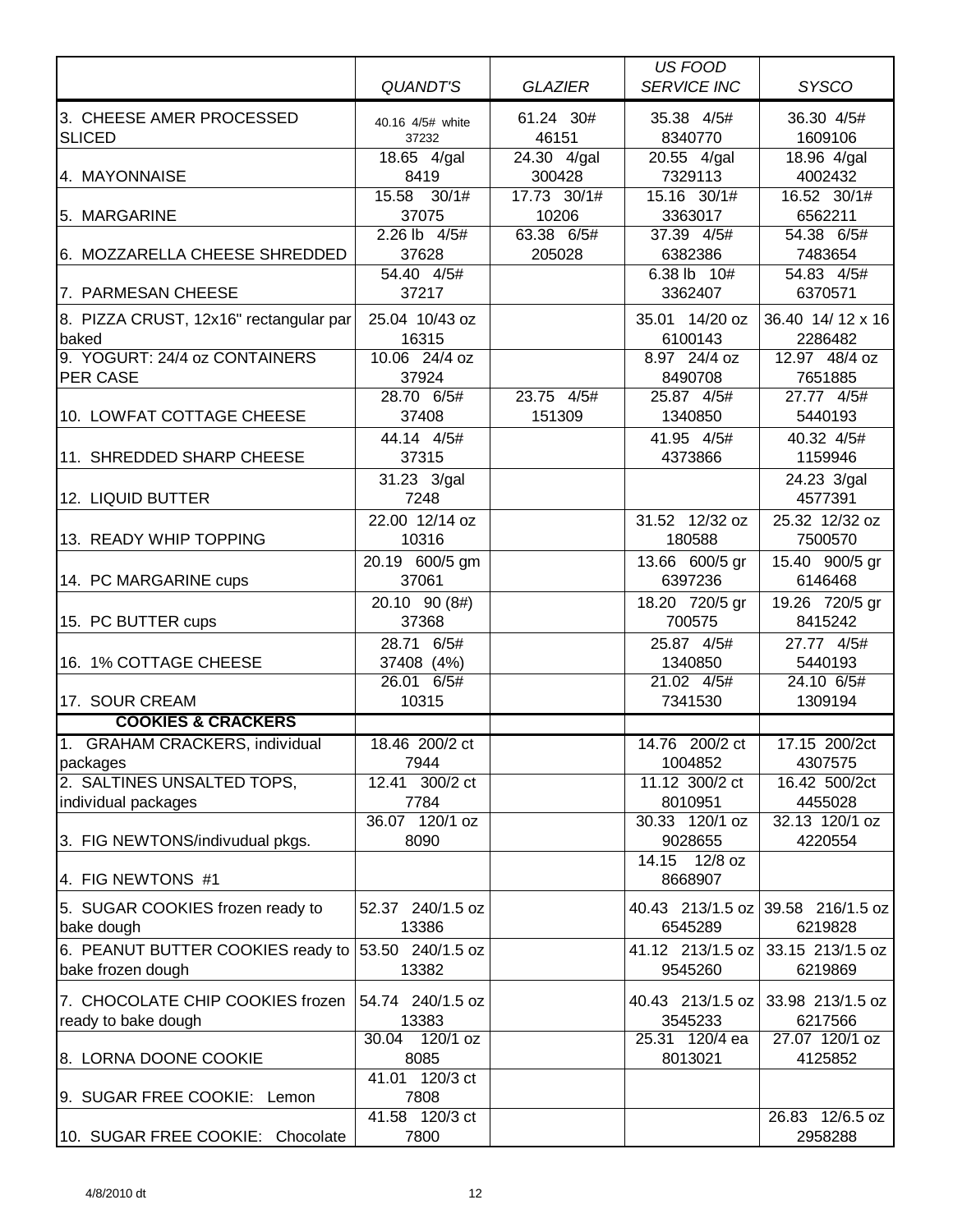|                                |                                      |                 | US FOOD                     |                                          |
|--------------------------------|--------------------------------------|-----------------|-----------------------------|------------------------------------------|
|                                | QUANDT'S                             | <b>GLAZIER</b>  | <b>SERVICE INC</b>          | <b>SYSCO</b>                             |
| 11. SUGAR FREE COOKIE: Short   | 41.71 120/8 ct                       |                 |                             | 37.11 120/8 ct                           |
| <b>Bread</b>                   | 7804                                 |                 |                             | 3294980                                  |
| <b>MISC</b>                    |                                      |                 |                             |                                          |
|                                | 25.14 120/1.5 oz                     |                 |                             | 16.51 120/1.5 oz                         |
| 1. BREAD STICKS                | 13612                                |                 |                             | 2244523                                  |
|                                | 16.83 12/6 ct                        | 30.24 144/2 oz  | 15.23 72/2 oz               | 20.17 12/12 ct                           |
| 2. ENGLISH MUFFINS             | 13294                                | 1272            | 5002126                     | 4183752                                  |
|                                | 14.37 144/1.3 oz                     | 18.72 144       | 10.86 12/12/.8              | 11.29 144/.83 oz                         |
| 3. FROZEN WAFFLES              | 13270                                | 43573           | oz 7018765                  | 3788908                                  |
|                                | 14.04 144/1.2 oz                     |                 | 18.65 12/12                 | 8.45 144/1.2 oz                          |
| 4. FROZEN PANCAKES             | 13270<br>21.20 96/2 oz               |                 | 581173                      | 0669200<br>20.53 120/2 oz                |
| 5. READY MADE BISCUITS 3"      | 13661                                |                 |                             | 5083670                                  |
|                                | 27.39 120/2 oz                       | 22.08 96/2 oz   |                             | 24.09 240/1 oz                           |
| 6. READY MADE BISCUITS 2"      | 13664                                | 50048           |                             | 5083571                                  |
|                                | 16.78 12/6 ct 3                      |                 | 14.68 36/4 oz               | 11.66 12/6 ct                            |
| 7. BAGELS                      | oz 13304<br>24.42 144/1.5 oz         |                 | 578484<br>22.75 12/6/2.55   | 1009711<br>16.17 144/1.5 oz              |
| 8. FROZEN FRENCH TOAST         | 13285                                |                 | oz 6003164                  | 3580487                                  |
|                                |                                      |                 |                             | 11.10 6" 24/12 ct                        |
|                                |                                      |                 |                             | 2385748 / 15.20 8.25"                    |
|                                | 22.08 12/60 ct                       |                 | 17.15 6/12 ea               | 20/12 ct 2385763 /<br>15.43 10" 16/12 ct |
| 9. TORTILLA SHELLS             | 16266 6"                             |                 | 6508964                     | 2385771                                  |
|                                | 20.87 6/14 oz                        |                 | 17.98 6/14 oz               | 13.22 6/17 oz                            |
| 10. SPRAY COATING (pan)        | 7292                                 |                 | 2328813                     | 4135380                                  |
| 11. SUGAR FREE HOT CHOCOLATE - | 20.21 6/25 ct                        |                 | 22.46 3/50/.53              | 24.07 6/25                               |
| individual                     | 5126                                 |                 | oz 911925                   | 6960744                                  |
| 12. PC SUGAR FREE PANCAKE      | 37.48 200/1 oz                       |                 | 12.51 100/1 oz              | 14.10 100/1 oz                           |
| <b>SYRUP</b>                   | 5793                                 |                 | 5596937                     | 5932280                                  |
|                                | 11.12 100/1.5 oz                     |                 |                             | 6.21 100/1.5 oz   8.16 100/1.5 oz        |
| 13. PC PANCAKE SYRUP           | 1537                                 |                 | 4376844                     | 8435273                                  |
|                                |                                      | 8.80 400/3/8 oz | 8.16 400/.38 oz             |                                          |
| 14. PC HALF & HALF             |                                      | 950406          | 8359309                     |                                          |
|                                | 31.84 200/.75 oz                     | 21.60 200/.5 oz | 29.80 200/.75 oz            | 32.39 200/.75 oz                         |
| 15. PC PEANUT BUTTER           | 4112                                 | 7090            | 2004976                     | 8435638                                  |
|                                | 7.20 200/10 gm                       |                 | 9.68 200/.5 oz              | 12.40 40/10 gm                           |
| 16. PC JELLY - regular         | 1534                                 |                 | 7329675                     | 4326013                                  |
|                                |                                      |                 |                             |                                          |
| 17. PC JELLY - diet            | 18.35 200/12 gm<br>5796              |                 |                             | 18.21 200/12 gm<br>9778614               |
|                                |                                      |                 |                             |                                          |
| 18. KETCHUP - small bottle     | 35.90 24/12 oz<br>76019              |                 | 25.88 60/2.25 oz<br>6002992 | 26.58 60/2.25 oz<br>4767661              |
|                                |                                      |                 |                             |                                          |
| 19. MUSTARD - small bottle     | 17.41 12/12 oz<br>4702 *spicy brown* |                 | 26.94 60/2 oz<br>1155316    |                                          |
|                                |                                      |                 |                             |                                          |
| 20. 14 - 16 oz COFFEE          | 85.17 24/14 oz<br>9732               |                 | 83.06 24/14 oz<br>6236954   | 49.62 18/14 oz<br>6957799                |
|                                |                                      |                 |                             |                                          |
|                                | 80.79 24/12 oz                       |                 |                             | 53.86 18/14 oz                           |
| 21. 14 - 16 oz DECAF COFFEE    | 9733                                 |                 |                             | 6958045                                  |